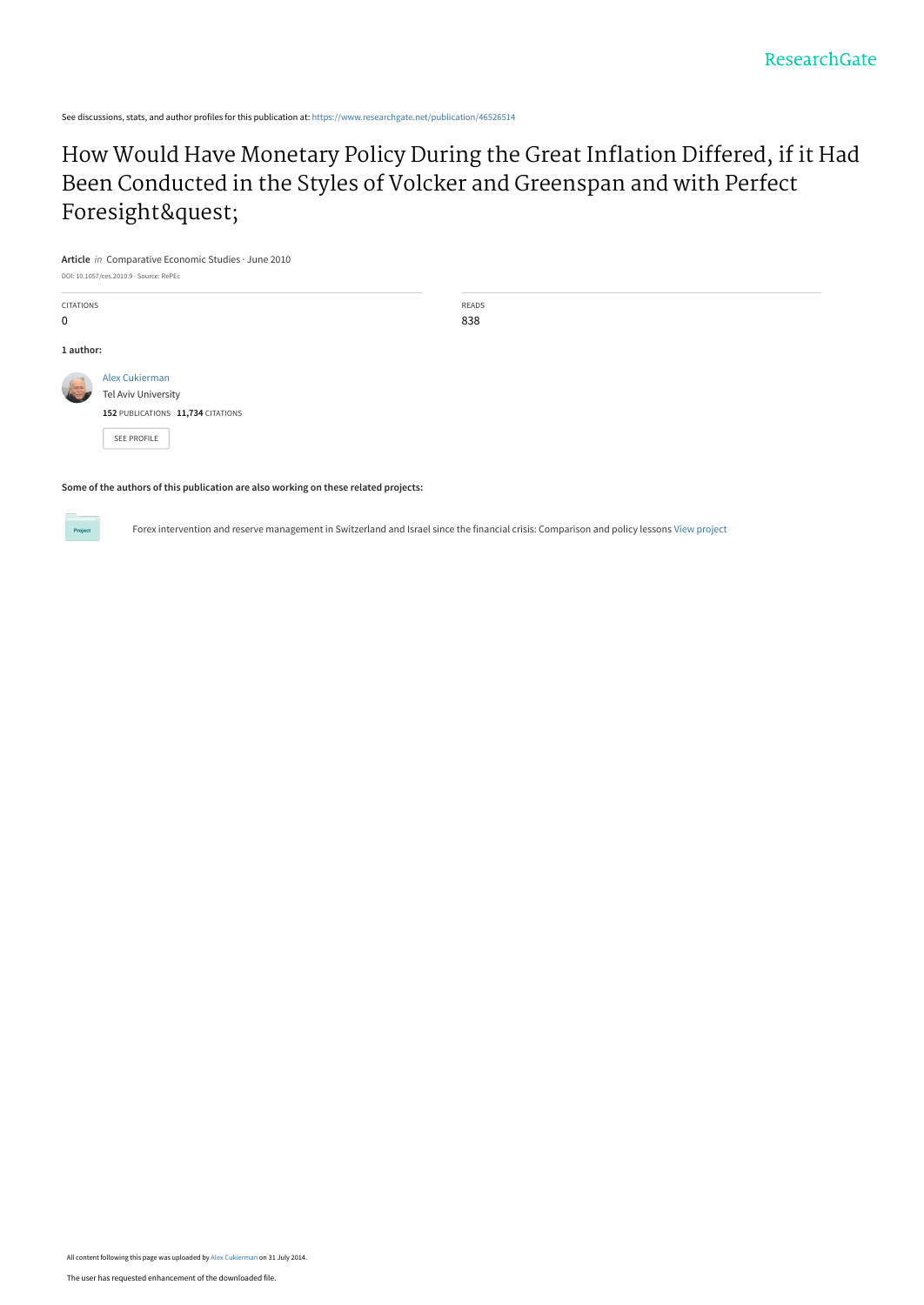# Symposium Article

# How Would Have Monetary Policy During the Great Inflation Differed, if it Had Been Conducted in the Styles of Volcker and Greenspan and with Perfect Foresight?

# ALEX CUKIERMAN

Berglas School of Econonics,Tel-Aviv University and CEPR.

**EXECT: FOTESTIGNT?**<br> **AUTHERMAN**<br>
SCONDIGET CONDITIONS, Tel-Aviv University and CEPR.<br>
Sumplinear monetary policy rules estimated under Martin, Burns/Miller, Volce<br>
Greenspan chairmanships this paper evaluates quantitativ Using nonlinear monetary policy rules estimated under Martin, Burns/Miller, Volcker and Greenspan chairmanships this paper evaluates quantitatively how monetary policy under Burns/Miller would have differed, if it had been conducted by means of the policy rules found for each of the other three chairs. The main results are that if policy had been conducted by means of a Volcker-type rule, it would have been uniformly more restrictive; and if it had been conducted by means of a Greenspantype rule, it would have been less restrictive. These results are robust to the introduction of real-time data. The paper also evaluates the impact of inflation uncertainty on monetary policy. Real-time Greenbook inflation forecasts reveal that, during the great inflation period, the Fed's staff believed that monetary policy was more restrictive than it turned out to be with the benefit of hindsight. The opposite happened during inflation stabilization under Volcker.

Comparative Economic Studies (2010) 52, 159–179. doi:10.1057/ces.2010.9

Keywords: monetary policy rules, great inflation, Burns, Volcker, Greenspan

JEL Classifications: E52, E58, N12

# INTRODUCTION

The great inflation of the 1970s and its aftermath under Volcker is one of the most traumatic events of US economic history during the second half of the twentieth century. Many explanations have been offered for the rise and fall

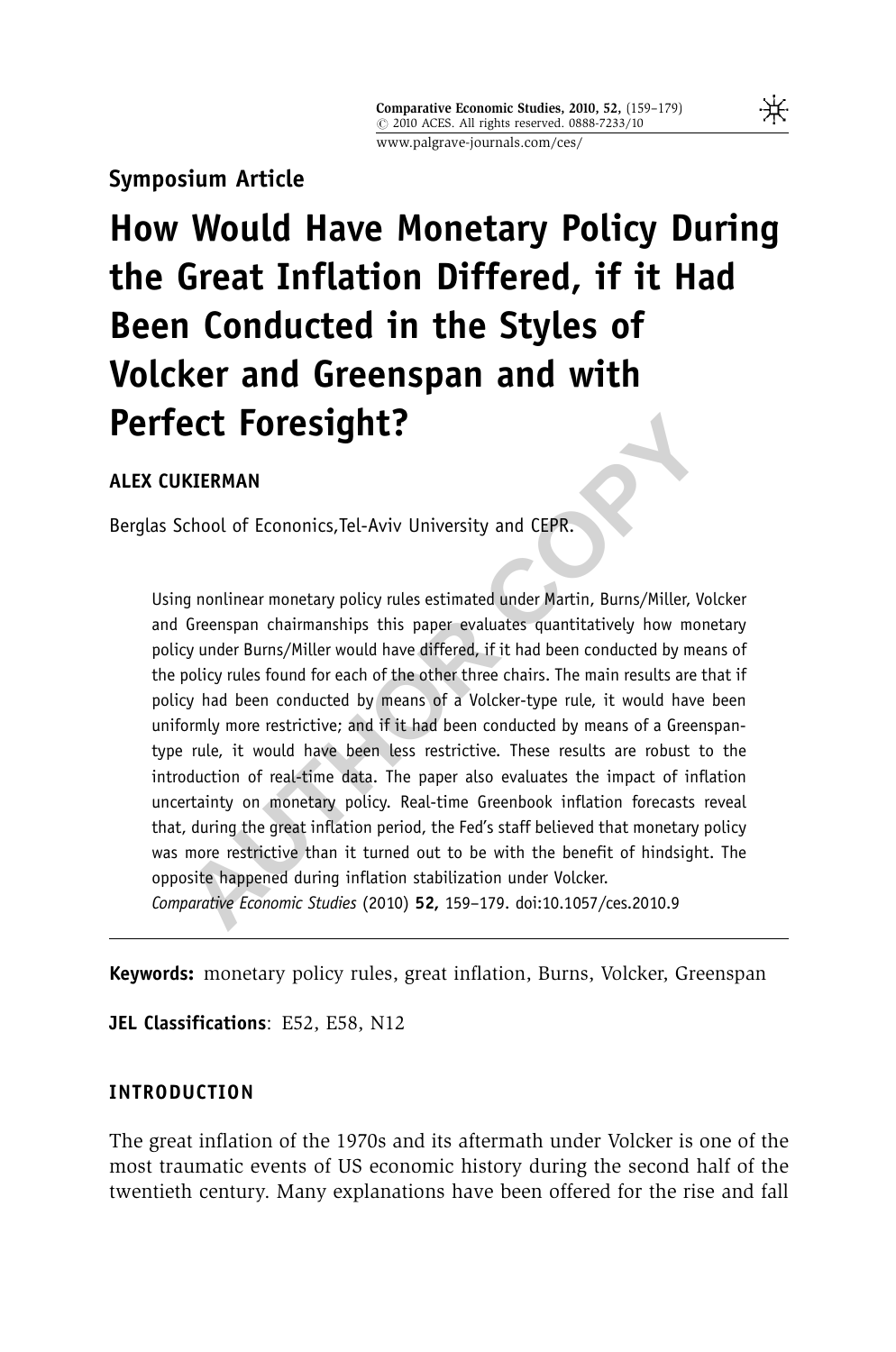of that inflation. Among those are initially faulty models of the economy, political pressures, limited independence of the Federal Reserve, direct inflationary impacts of the two oil shocks, the breakdown of the Bretton-Woods System at the beginning of the 1970s, large and persistent underestimation of potential output by policymakers at the Fed and overexpansionary fiscal policy.

During the 15 years between the early 1950s and the mid-1960s the US enjoyed virtual price stability. Over this period consumer price index (CPI) inflation seldom exceeded 2% and was normally between 0% and 2%. With the intensification of the military buildup in Vietnam during the second half of the 1960s, CPI inflation gradually increased reaching over 6% during the last quarter of the 1960s. Following the imposition of price controls inflation partially slowed back to the 3% to 4% range during the early 1970s but shot up dramatically following the first oil shock in 1973. It accelerated to almost 10% in the last quarter of 1973, and fluctuated above this figure throughout 1974 reaching over 12% in the last quarter of that year. Inflation receded to the 5% to 9% range between 1975 and 1978 but accelerated again following the second oil shock reaching a peak over 15% at the beginning of 1980.

boos, C1 minimum graduary interased reacting over *o* and there of the 1960s. Following the imposition of price controls is slowed back to the 3% to 4% range during the early 1970s batically following the first oil shock i After almost 20 years as Chairman of the Federal Reserve Board William McC. Martin was replaced by Arthur Burns during the first quarter of 1970. Burns was succeeded in 1978 by G. William Miller for about a year and Miller was replaced by Paul Volcker during the third quarter of 1979. Together, Burns and Miller presided over the decade of the 1970s that was characterized by the highest and most persistent inflation the US had experienced during the twentieth century. During his term, which ended in 1987, Volcker managed to finally stabilize inflation at great costs in terms of output. Alan Greenspan who succeeded him inherited a relatively stable economy allowing him to pay relatively more attention to the stabilization of output.

Although different economists may differ on the relative importance of the contribution of different factors to the great inflation there is, I believe, a broad consensus regarding the following statements. First, long run structural changes in the Fed's objectives and policy rule were important factors both in the rise and fall of the great inflation. Second, the evolution of inflationary expectations played an important role in the propagation of the great inflation and their behavior under Volcker was an important reason for the pain and time required to restore the price stability of the 1950s and of the early 1960s.

This paper provides direct empirical evidence on the implicit policy rule followed during the Burns/Miller great inflation period and compares it to the implicit rules followed during Volcker's disinflation and under Greenspan's and Martin's tenure as chair. In particular, it examines how monetary policy during the 1970s would have differed if conducted by means of those alternative policy rules. Those counterfactual experiments take the policy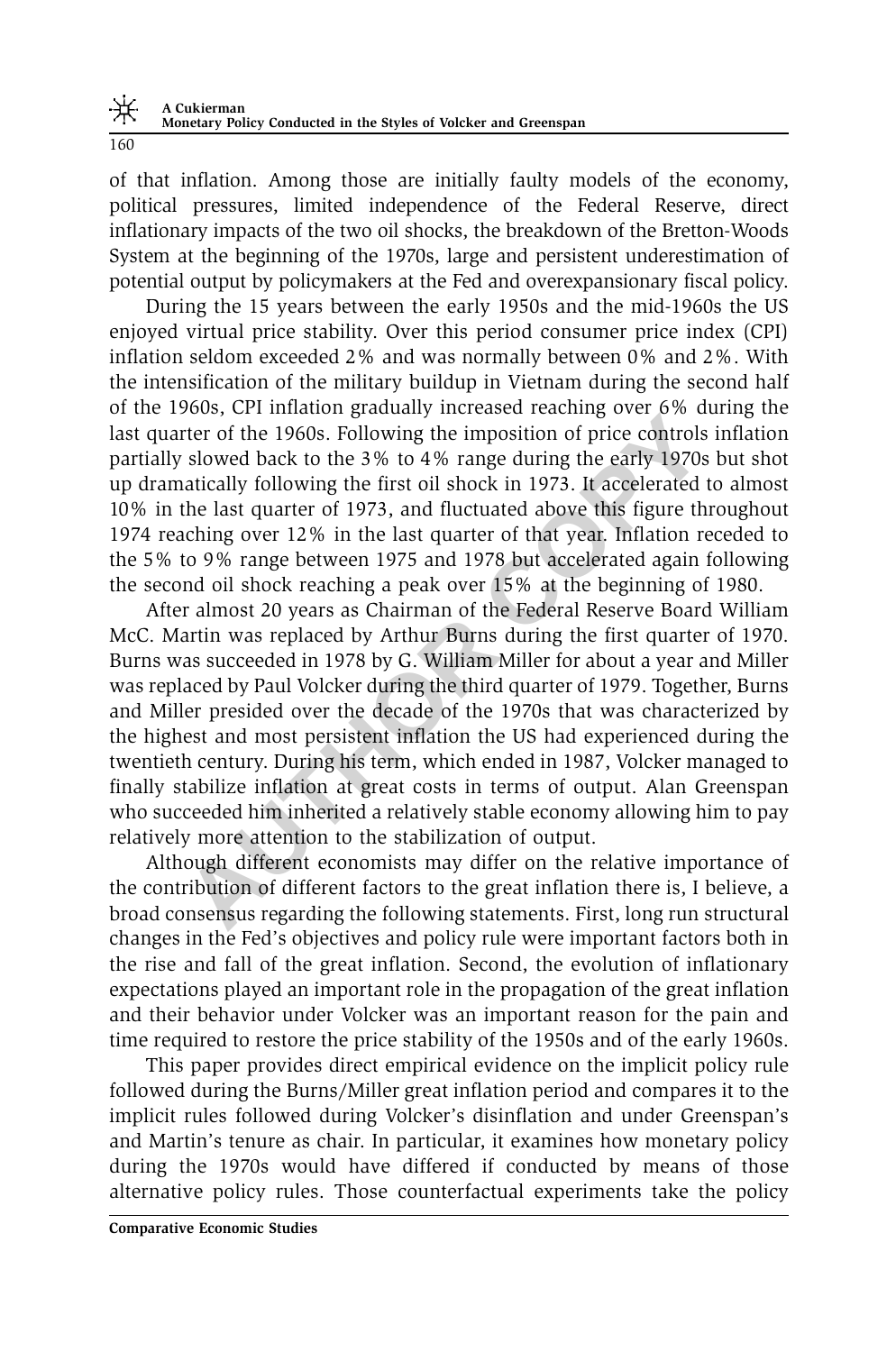rules followed under the different chairs as given. The broader, Lucas critiquetype question, concerning the impact of the state of the economy on the nature of policy rules is beyond the scope of these counterfactuals. Nonetheless, their results are consistent with the view that policy rules adapt, at least to some extent, to major changes in economic conditions.<sup>1</sup> The paper also provides evidence on unexpected inflation and on the impact of inflation uncertainty on evaluation of the real monetary policy stance by the Fed's staff during the great inflation and its aftermath.

Exerces rate tectssions in the 1770s unleted in tasket be examples is, Greenspan's and Martin's policy rules?' utilizes nonlinear is for the Burns/Miller, Volcker, Greenspan and Martin chairmed in Cukierman and Muscatelli, The paper is organized as follows. The first part of section 'How would have interest rate decisions in the 1970s differed if taken by means of Volcker's, Greenspan's and Martin's policy rules?' utilizes nonlinear interest rate rules for the Burns/Miller, Volcker, Greenspan and Martin chairmanships (estimated in Cukierman and Muscatelli, 2008) to examine how monetary policy during the 1970s would have differed if conducted by means of each of those alternative policy rules. With a new Keynesian economy a concave rule is indicative of dominant recession avoidance preferences (RAP) at the Fed and a convex rule is indicative of dominant inflation avoidance preferences  $(IAP).<sup>2</sup>$  The main results are: (1) If policy during the 1970s had been conducted by means of Volcker's rule, it would have been more restrictive during most of that decade. (2) If it had been conducted by Greenspan's rule, it would have been less restrictive for most of the decade. (3) If it had been conducted under a Martin policy rule, it would have been substantially and more persistently restrictive after the first oil shock.

In a series of papers Orphanides convincingly argues that Fed's perceptions of the output gap were substantially biased downward during the 1970s (eg Orphanides, 2001). It is therefore possible that the RAP detected in Cukierman and Muscatelli for the Burns/Miller era is due to the fact that they had used retrospective, rather than real time, data to measure the output gap. To examine the robustness of the results to this potential problem the counterfactual experiments from the first part are repeated with linear interest rules estimated with real-time data in the last part of section 'How would have interest rate decisions in the 1970s differed if taken by means of Volcker's, Greenspan's and Martin's policy rules?' The main conclusion is that results 1 and 2 above stand and are even amplified. $3$ 

 $<sup>1</sup>$  A further elaboration appears in the concluding section.</sup>

<sup>3</sup> The absence of real-time data for Martin's era precluded the reexamination of this period with this type of data.

 $<sup>2</sup>$  RAP means that policymakers are more averse to negative than to positive output gaps. IAP</sup> means that they are more averse to positive than to negative inflation gaps. Here, the inflation gap is defined as the deviation of inflation from it implicit target. Details appear in Cukierman and Muscatelli (2008).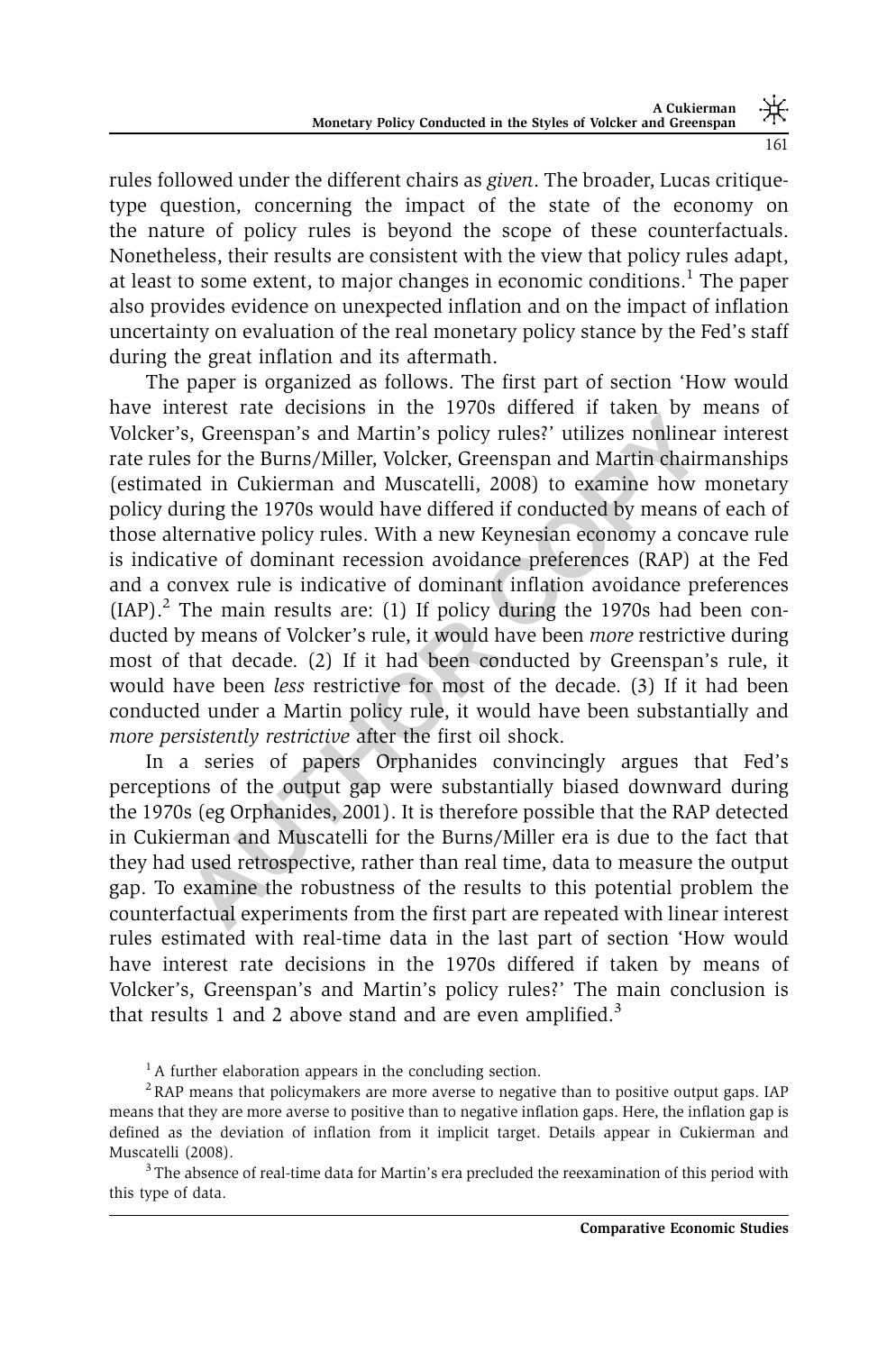From the protouries that the Feat inflation towards the entirely pointy<br>ed from the GB forecasts must have systematically considerance of the Fed to be more restrictive than what it turned ou<br>dsight. Or, in different words Section 'Inflationary expectations and the great inflation' examines the extent to which monetary policy under Burns/Miller, Volcker and the early Greenspan years might have been affected by inflation forecast errors. Using data on inflation forecasts from the federal open market committee (FOMC) Greenbook (GB) and on private sector inflationary expectations from the Survey of Professional Forecasters (SPF) and the Livingston Survey (LS), the section shows that, for the most part, inflation was universally underestimated during the 1970s and overestimated during the credibility rebuilding period under Volcker. In particular, underestimation of inflation during the Burns/Miller period implies that the Fed's monetary policy stance as derived from the GB forecasts must have systematically considered the policy stance of the Fed to be more restrictive than what it turned out to be with hindsight. Or, in different words, ex ante real interest rates were largely considered by the Fed's staff to be higher than their realized ex post counterparts. It is therefore likely that the great inflation of the 1970s was reinforced by the Fed's overestimation of real interest rates. The section also demonstrates that inflation uncertainty, which was abnormally high by longterm US standards under Burns/Miller and Volcker, decreased substantially during Greenspan's term in office. This is followed by concluding reflections.

# HOW WOULD HAVE INTEREST RATE DECISIONS IN THE 1970s DIFFERED IF TAKEN BY MEANS OF VOLCKER'S, GREENSPAN'S AND MARTIN'S POLICY RULES?

With retrospection, it is generally felt that one of the reasons for the magnitude and persistence of the great inflation was that monetary policy during the Burns/Miller era was too loose. One way to evaluate whether this is the case, and if so, how strong was this inclination towards monetary permissiveness is to compare the path of the policy rate, and the closely related federal funds rate (FFR), under Burns and Miller to the paths that these rates would have followed had policy been conducted in the styles of other Fed chairs. As is well known, Burns and Miller were succeeded by a relatively restrictive monetary policy under Volcker, which ultimately brought inflation down. By the time Greenspan replaced Volcker in the third quarter of 1987, CPI inflation had come down from the double-digit range at the beginning of Volcker's term to the vicinity of 4%. Under Greenspan inflation went down even further. It is therefore interesting to examine how monetary policy during the 1970s would have differed, had it been conducted in the styles of Volcker and Greenspan. For completeness the paper also examines how policy during the 1970s would have differed if it had been conducted in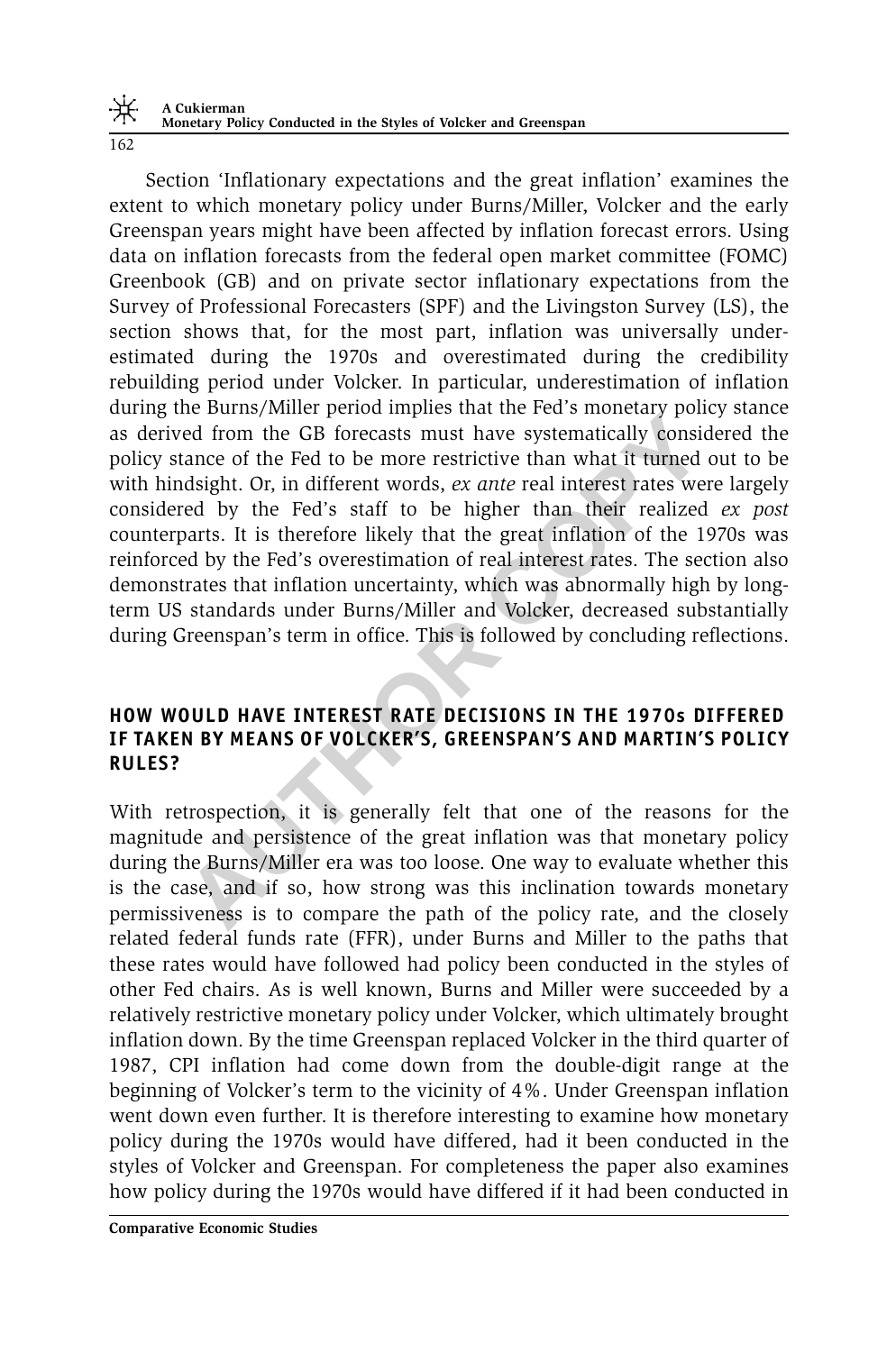the style of Martin who preceded Burns as chair. Most of Martin's term was characterized by inflation rates, which are commonly considered as price stability. But during his last several years in office, between 1966 and 1969, inflation accelerated reaching a peak at the beginning of 1970 when his term as chair ran out.

#### Counterfactuals based on nonlinear Taylor rules and retrospective data

'styles'. Here 1 use 'laylor rules estimated in Cukierma<br>
lli (2008) (CM in the sequel) for each of the following per<br>
Martin, Burns/Miller, Volcker and Greenspan to precisely char<br>
ololicy style under each chair.<sup>4</sup> The To conduct counterfactual experiments of the type described above it is necessary to have in hand operational characterizations of different policymaking 'styles'. Here I use Taylor rules estimated in Cukierman and Muscatelli (2008) (CM in the sequel) for each of the following periods at the Fed; Martin, Burns/Miller, Volcker and Greenspan to precisely characterize the policy style under each chair.<sup>4</sup> The estimated rules relate, as in Clarida et al. (2000) (CGG-00), the FFR to policymakers' expectation of upcoming values of the inflation and output gaps and to the lagged value of the policy rate with one important difference. The specification used allows for potential nonlinearities in the reaction functions by using hyperbolic tangent smooth transition regressions (HTSTR). As explained in CM, the functional form conveniently maps the convexity or concavity properties of the reaction function with respect to the output and inflation gaps into two parameters denoted by  $\beta_2$  and  $\gamma_2$ , respectively.<sup>5</sup> In particular, it implies that, depending on whether  $\beta_2$  is positive or negative, the reaction function is convex or concave with respect to the inflation gap, and depending on whether  $\gamma_2$  is positive or negative the reaction function is concave or convex with respect to the output gap. When  $\beta_2 = \gamma_2 = 0$  the Taylor rule is linear and reduces to the specification in CGG-00. The linear coefficients of the inflation gap, the output gap, the lagged interest rate and the regression constant are denoted by  $\beta_1$ ,  $\gamma_1$ ,  $\rho$  and  $\alpha$ , respectively.

Table 1 shows that the curvature properties of the reaction function has varied across different chairs. In particular, during the Burns/Miller and Greenspan periods the coefficient estimates indicate that the reaction functions are mostly concave while under Volcker the Taylor rule is linear and under Martin it is convex. In general, nonlinear Taylor rules imply that the underlying loss function of policymakers is not quadratic in either the

<sup>4</sup> Burns and Miller are lumped into a single period since the term of the latter was rather short and he did not have much time to develop a style of his own.

<sup>&</sup>lt;sup>5</sup> The estimated nonlinear policy rule is  $i_t = (1 - \rho)\{\hat{\alpha} + \beta_1\pi_t + \gamma_1x_t + \beta_2(\pi_t - \pi^*)\}$  tanh  $[\psi_{\pi}(\pi_t - \pi^*)] + \gamma_2 x_t \tanh[\psi_x x_t] + \rho i_{t-1}$ . Here  $i_t, \pi_t, x_t$  and  $\pi^*$  are the federal funds rate, inflation, the output gap and the implicit inflation target, respectively. tanh stands for the hyperbolic tangent. The implicit inflation target and all remaining symbols denote estimated parameters. A convenient feature of the HTSTR is that it make it possible to estimate the implicit inflation target,  $\pi^*$ .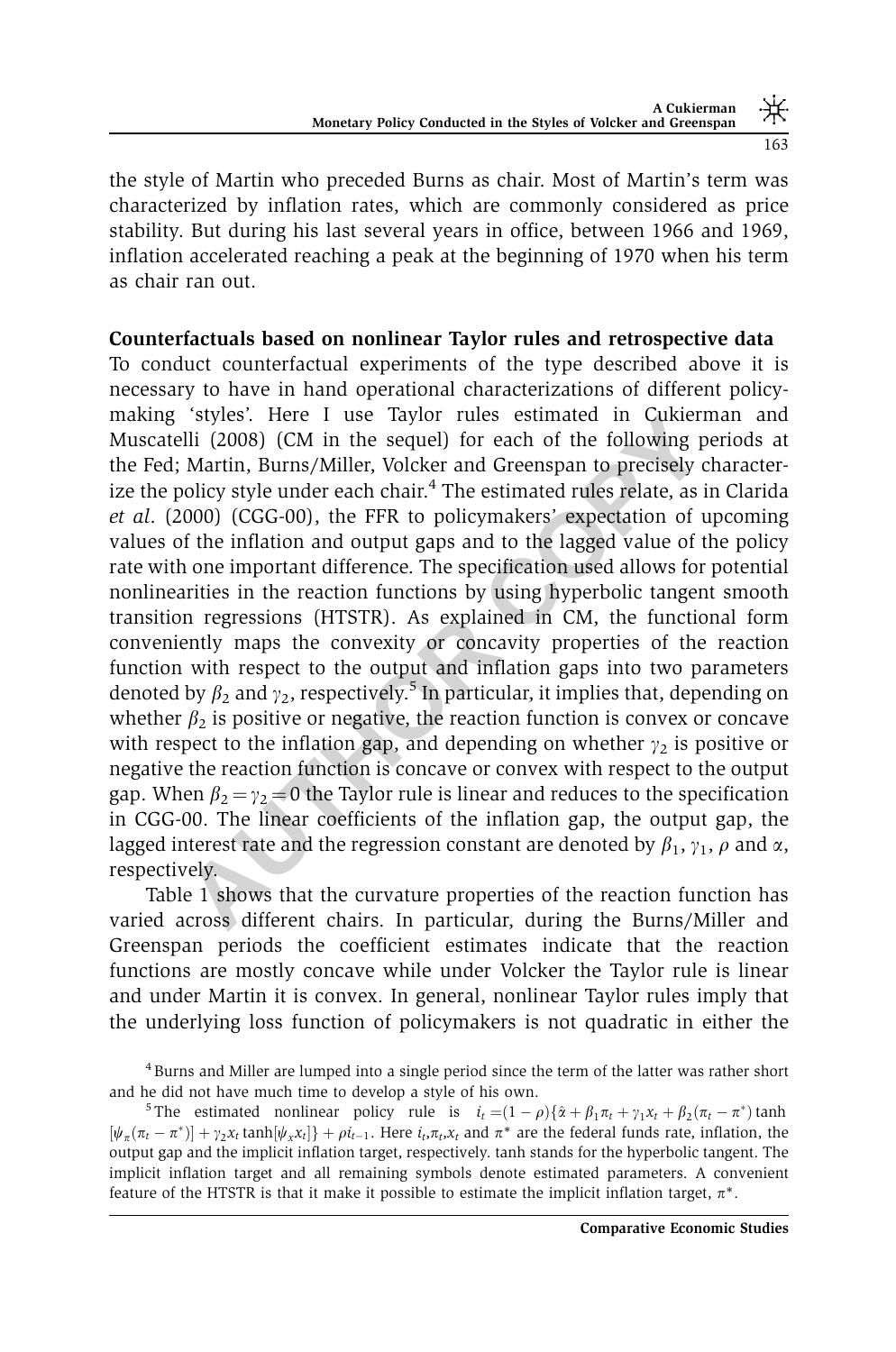| Period       | Estimated coefficients                         |                 |                 |                  |                  |              |         | <b>Stats</b>    |
|--------------|------------------------------------------------|-----------------|-----------------|------------------|------------------|--------------|---------|-----------------|
|              | $\hat{\hat{\alpha}}$ or $\hat{\tilde{\alpha}}$ | $\hat{\beta}_1$ | $\hat{\beta}_2$ | $\hat{\gamma}_1$ | $\hat{\gamma}_2$ | $\hat{\rho}$ | $\pi^*$ |                 |
| Martin       |                                                |                 |                 |                  |                  |              |         |                 |
| 1960:1       | $5.76***$                                      | $-1.80*$        | $3.21**$        | $0.34***$        | $0.09**$         | $0.76***$    | 1.3     | $\sigma = 0.42$ |
| 1970:1       | (1.52)                                         | (0.98)          | (0.63)          | (0.17)           | (0.04)           | (0.08)       |         | $J_{15} = 11.6$ |
| Burns/Miller |                                                |                 |                 |                  |                  |              |         |                 |
| 1970:2       | $1.42**$                                       | $0.86**$        | 0.08            | $0.55***$        | $-0.90**$        | $0.42**$     | 3.2     | $\sigma = 0.85$ |
| 1979:3       | (0.72)                                         | (0.09)          | (0.72)          | (0.19)           | (0.45)           | (0.13)       |         | $J_{15} = 14.0$ |
| Volcker      |                                                |                 |                 |                  |                  |              |         |                 |
| 1982:4       | 0.16                                           | $1.52**$        |                 | $0.80**$         |                  | $0.89**$     |         | $\sigma = 0.84$ |
| 1987:3       | (1.31)                                         | (0.29)          |                 | (0.40)           |                  | (0.03)       |         | $J_{17}=11.6$   |
| Greenspan    |                                                |                 |                 |                  |                  |              |         |                 |
| 1987:4       | 2.35                                           | $1.01**$        | $-0.92$         | $0.88**$         | $-0.84**$        | $0.81**$     | 2.9     | $\sigma = 0.38$ |
| 2005:4       | (1.08)                                         | (0.36)          | (0.85)          | (0.12)           | (0.14)           | (0.03)       |         | $J_{15} = 13.4$ |

Table 1: Reaction functions by board chairs: US, 1960:1–2005:4

Note: Numbers in parentheses indicate standard errors;  $\sigma$  indicates the standard error of the estimate;  $J_n$ is Hansen's test of the model's overidentifying restrictions, which is distributed as a  $\chi^2(n+1)$  variate under the null hypothesis of valid overidentifying restrictions. Two stars designate a coefficient/statistic that is significant at the 5% level, and one star indicates significance at the 10% level. The interest rate, the output gap, inflation, the inflation target,  $\pi^*$ , and  $\sigma$  are all measured in percentages. Source: Cukierman and Muscatelli (2008), Table 2.

0.16 1.52\*\* - 0.80\*\* - 0.88\* - 0.88\* - 0.89\* - 1.31) (0.29) (0.40) (0.40) (0.40) (0.33) - 2.35 1.01<sup>\*\*</sup> -0.92 0.88\* -0.84<sup>\*\*</sup> 0.81\*\* 2.9 (1.08) (0.36) (0.36) (0.36) (0.38) (0.12) (0.44) (0.03) - 1.08) (1.08) (0.36) (0.36) inflation gap or in the output gap, or in both. CM show that, given a New-Keynesian economy of the type presented in Clarida et al. (1999) (CGG-99 in the sequel), concavity of the reaction function with respect to both gaps indicates that policymakers' preferences are dominated by stronger aversion to negative than to positive output gaps and convexity of the reaction function indicates that their preferences are dominated by stronger aversion to positive than to negative inflation gaps (Proposition 1 in CM). Using their terminology I refer to these two types of asymmetry as RAP and IAP, respectively.<sup>6</sup> Thus, given a CGG-99 New Keynesian framework, the results in Table 1 are consistent with the view that RAP dominated under Burns/Miller and Greenspan, IAP dominated under Martin and that under Volcker the more prevalent recession avoidance of the Fed was offset by inflation avoidance.

<sup>6</sup> In the presence of RAP only, theory implies that the reaction function is concave and in the presence of IAP only it is convex. When both asymmetries are present the reaction function may still be linear since each of RAP and IAP move the benchmark Taylor rule away from linearity in opposite directions.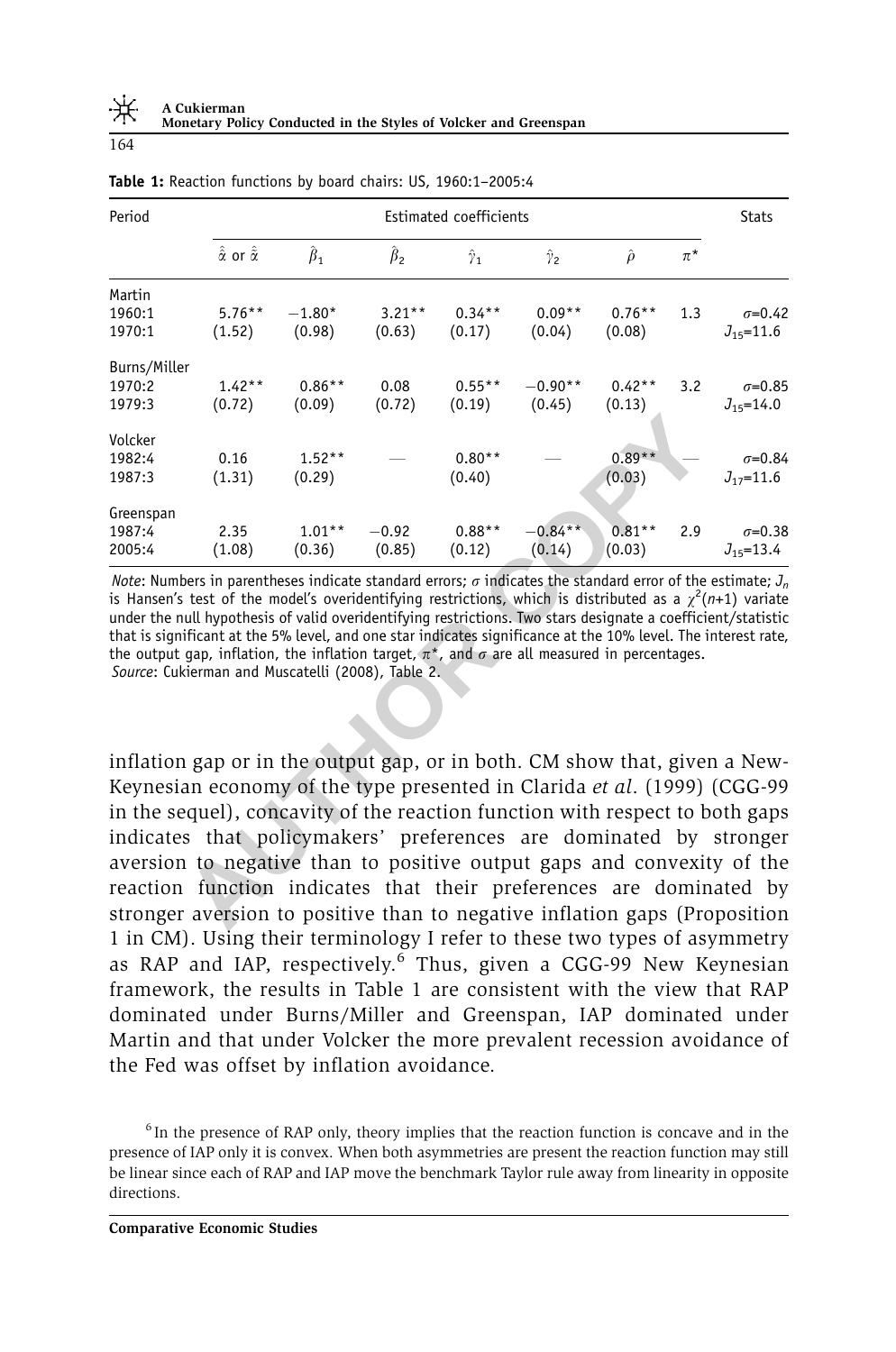Evidence supporting dominant RAP during the  $1970s^7$ 

The notion that losses from the output and inflation gaps are subject to asymmetries actually goes back to the 1970s. At the time, the staff of the Fed used the following loss function to evaluate the impact of alternative policy choices by means of various large-scale econometric models including the Fed's own MIT-Penn-SSRC (MPS) model (Craine et al., 1978, equation 1)

$$
L = \sum_{i=1}^{h} \left\{ 2(u_i > 4.8)^2 + (\pi_i > 2.5)^2 + 5(|\Delta r_i^{TB}| > 1.5)^2 + 0.00001LM1G \right\}
$$
 (1)

 $+0.00001LM1G$  + 0.00001LM1G}<br>  $+0.00001LM1G$  + 0.00001LM1G}<br>  $\alpha$ ,  $\pi_i$  are the rate of unemployment and the rate of inflation in q<br>
ture and  $\Delta r_i^{TB}$  is the change in the traesury bill rate between p<br>
od  $i-1$ . LM1G is where  $u_i$ ,  $\pi_i$  are the rate of unemployment and the rate of inflation in quarter i in the future and  $\Delta r^{TB}_i$  is the change in the treasury bill rate between period  $i$ and period  $i-1$ . LM1G is a quadratic in the rate of change in the rate of growth of narrow money from a 5.1% benchmark. The target values for inflation (2.5%) and unemployment (4.8%) were chosen based on the Nixon administration announced 1973 inflation and unemployment objectives in conjunction with the long run rate of unemployment implied by the MPS model. As is well known, forecasts derived from the MPS model were rather poor. But this fact is orthogonal to the features of the loss function in (1) which is the main focus of the following argument. In particular, this loss function only penalizes *positive* deviations of unemployment from its natural level and positive deviations of inflation from the 2.5% target. In other words it builds in both RAP and IAP. This loss function was used by the staff of the Fed when presenting the consequences of alternative policy decisions to the Board. Although there is no evidence that the Board officially endorsed this loss function it is reasonable to presume that the staff would not have proposed it, if it had not been in the ballpark of the implicit objectives of the Board and the FOMC at the time. It is also noteworthy that the weight on deviations of unemployment from the target is twice the size of the weight on deviations of inflation from its target. This in conjunction with the concavity of the Taylor rule under Burns shown in Table 1 above is consistent with the view that, to the extent that decision making under Burns had been subject to IAP, the reaction function was dominated by recession avoidance.

# Counterfactual paths of the FFR during the 1970s

The graphs in Figures 1 (a)–(c) show what would have been the paths of the FFR during the period corresponding to the Burns/Miller tenure (essentially

7Athanasios Orphanides brought the evidence in this subsubsection to my attention.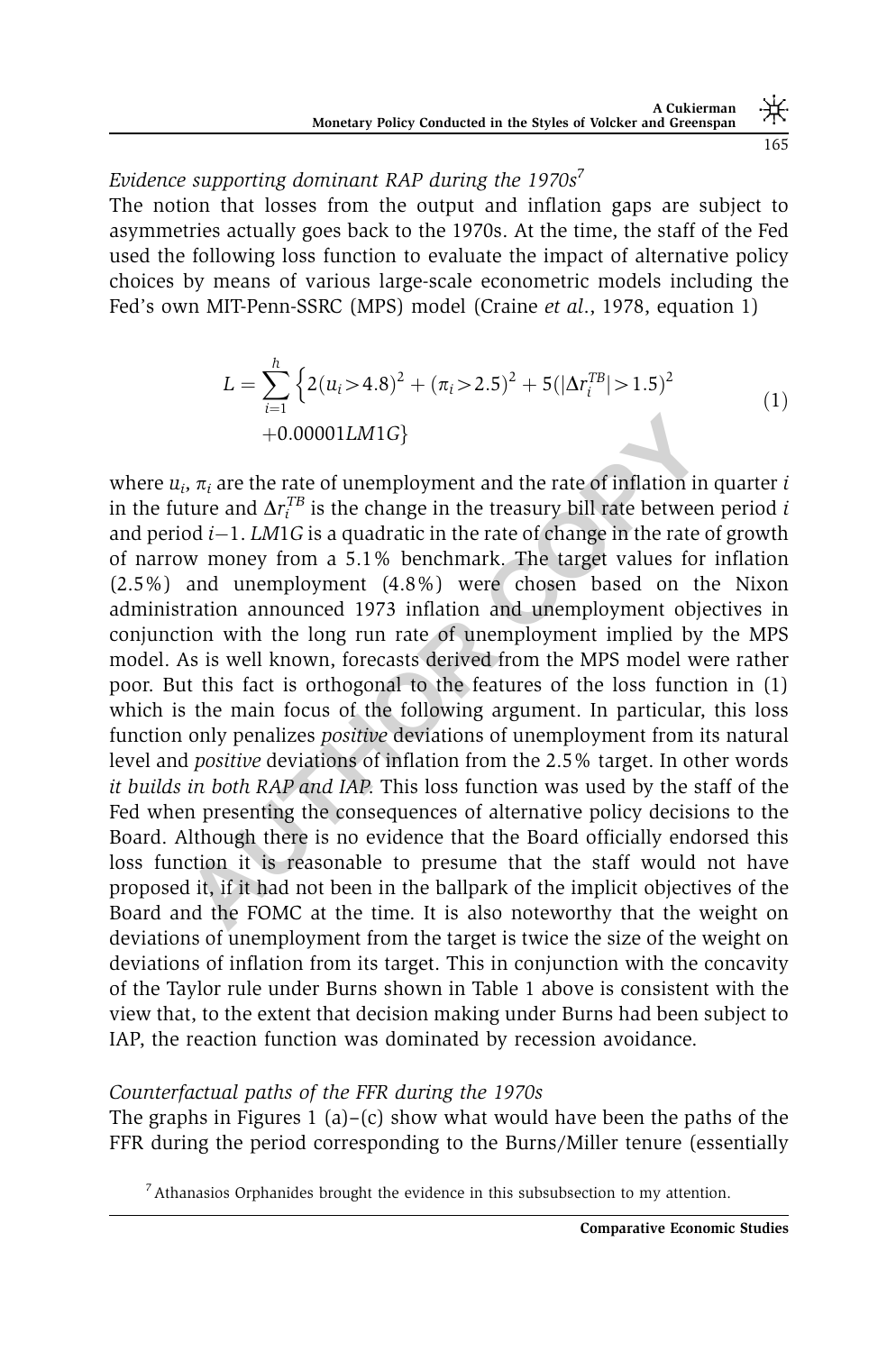

Figure 1: Counterfactual federal funds rates based on retrospective data estimates. (a) Counterfactual based on nonlinear Taylor rule – Volcker; (b) Counterfactual based on nonlinear Taylor rule – Greenspan; (c) Counterfactual based on nonlinear Taylor rule – Martin.

Comparative Economic Studies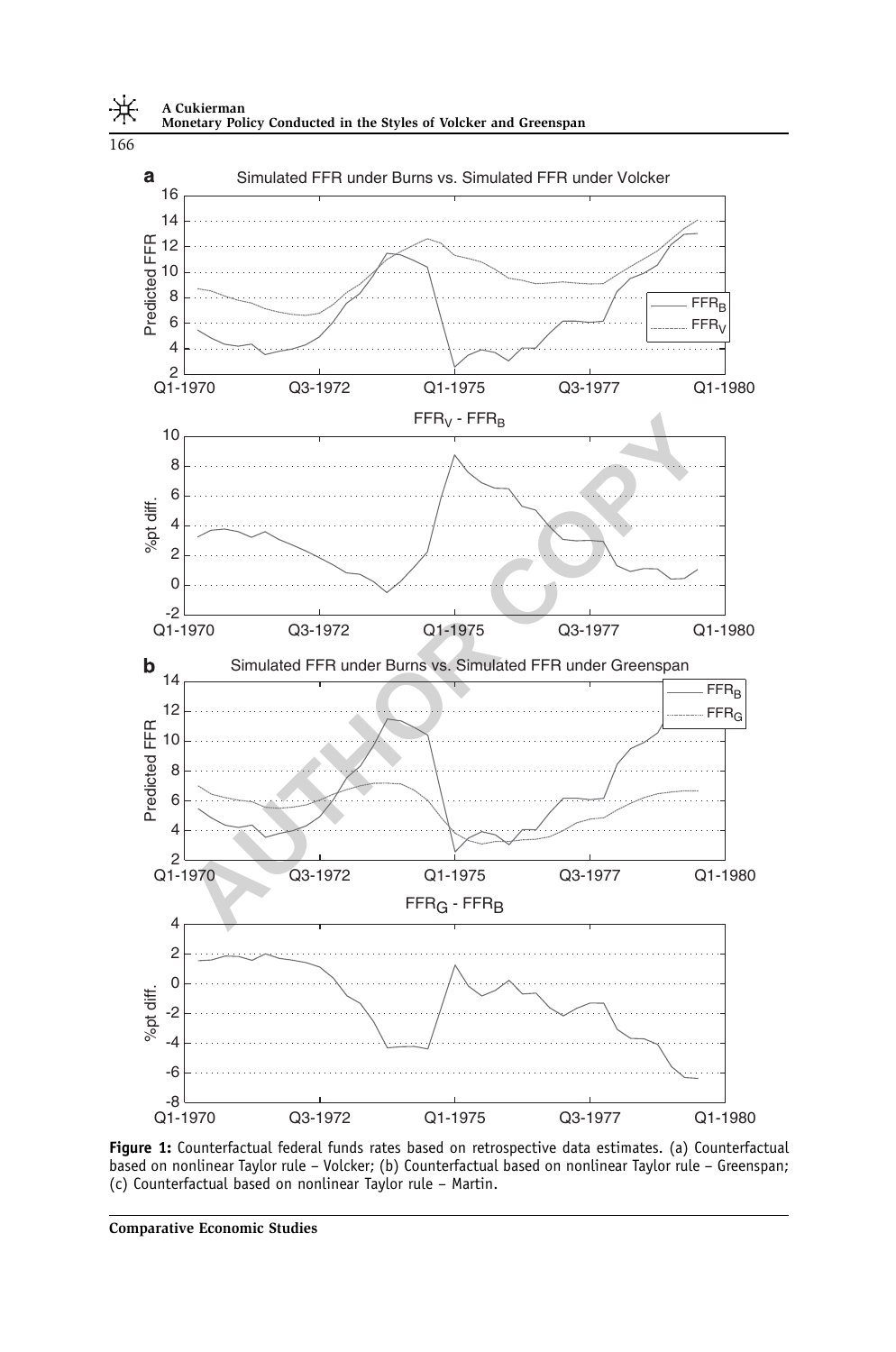



the 1970s) had policy been conducted in line with the nonlinear policy rules estimated in Table 1 for each of the other chairs. In each case the value of the federal fund rate predicted by Burns' nonlinear rule in Table 1 (FFR $_B$ ) is presented for comparison purposes with the paths simulated by using the Taylor rules of Volcker (FFR<sub>V</sub>), Greenspan (FFR<sub>G</sub>) and Martin (FFR<sub>M</sub>). This is shown in the first panel of each figure. The simulations are all dynamic in the sense that they take into consideration the slow adjustment of the policy rate. In all cases the initial value of the FFR for starting the simulations is equal to its actual value in the quarter immediately preceding the beginning of Burns' term in office (70:1). The second panel in each figure shows the difference between the value of the FFR predicted by using the counterfactuals (FFR $<sub>V</sub>$ , FFR<sub>G</sub> or FFR<sub>M</sub>) and between the rate predicted by the Taylor</sub> rule under Burns.

The main lessons from the counterfactuals follow. Not surprisingly, if policy during the 1970s had been conducted by a Volcker type, the path of the FFR would have been uniformly higher. This is particularly striking after the first oil shock and to a lesser extent during the first 3 years of Burns' tenure as chair (Figure 1 (a)). More surprisingly, policy under a Greenspan-type policy would have been more expansionary than under Burns during most of the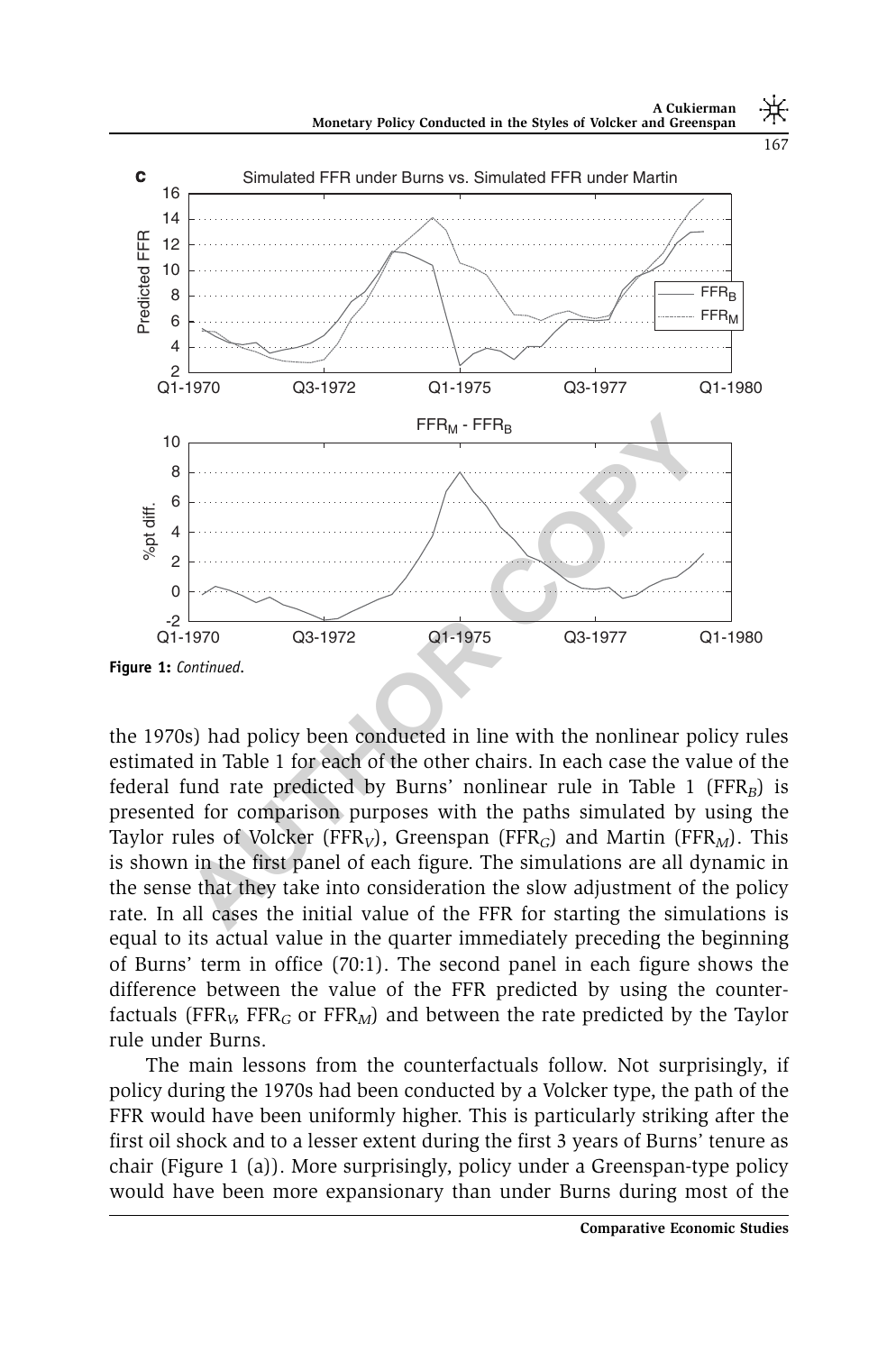1970s (Figure 1 (b)). This is particularly in evidence during the two oil shocks. Those findings are consistent with the view that reaction functions adapt to the economic environment. Volcker who inherited a highly inflationary environment tightened rates sharply. On the other hand under Greenspan, whose term started after inflation had been largely conquered, recession avoidance became sufficiently important to make his policy, given similar circumstances, even looser than that of Burns/Miller. Finally, although during most of the 1970s, a Martin-type approach to policy would have exerted a level of tightness similar to that of Burns, he would have responded substantially more aggressively than Burns to the first oil shock. This is consistent with a recent account by Wood (2005, p. 256) who notes that after the 1957–1958 recession, in response to criticism of insufficient ease before the House Ways and Means Committee, Martin said: 'I do want to point out that in 8 years of experience in the Federal Reserve System, I am convinced that our bias, if anything, has been on the side of too much money rather than too little'.

# Anecdotal evidence about political pressures on burns

Example more eages above than but an outer in the mast one and the mast outer consistent with a recent account by Wood (2005, p. 256) where the House Ways and Means Committee, Martin said: 'I do v that in 8 years of experi The Volcker and Greenspan counterfactuals are consistent with the view that at least part of the inflation of the 1970s and its persistence were due to the relatively soft policy stance adopted under Burns. This begs the question of whether this was due to incompetence or to lack of independence from political authorities. Leaving the competence issue aside for the time, there is evidence that political pressures were definitely part of the story. Vivid illustrations of such pressures appear in a summary of conversations between President Nixon and Burns in recently released Nixon tapes. For example, following Burns' warning about excessive liquidity during an October 1971 conversation in the Oval Office, Nixon responds by stating that the liquidity problem is 'just bullshit' (Abrams, 2006, p. 180). To resist such pressures Burns and the FOMC would have needed stronger professional convictions and backing about the urgency of restrictive policies than those they could hold in light of the state of academic economics of the time. As is well known, the decade of the 1970s was characterized by violent conceptual and policy differences between Keynesians and monetarists. Burns and the FOMC were often criticized for opposing reasons by those two camps. In his memoirs, Burns succinctly summarizes the inaction this injected into policymaking at the Fed by recalling that when one camp criticized the Fed's policy for not going sufficiently in a particular direction while critics in the other camp assailed him for doing too much of it, he safely ducked in the middle. Chapter 4 of Meltzer (2009) contains a detailed discussion of these and related issues.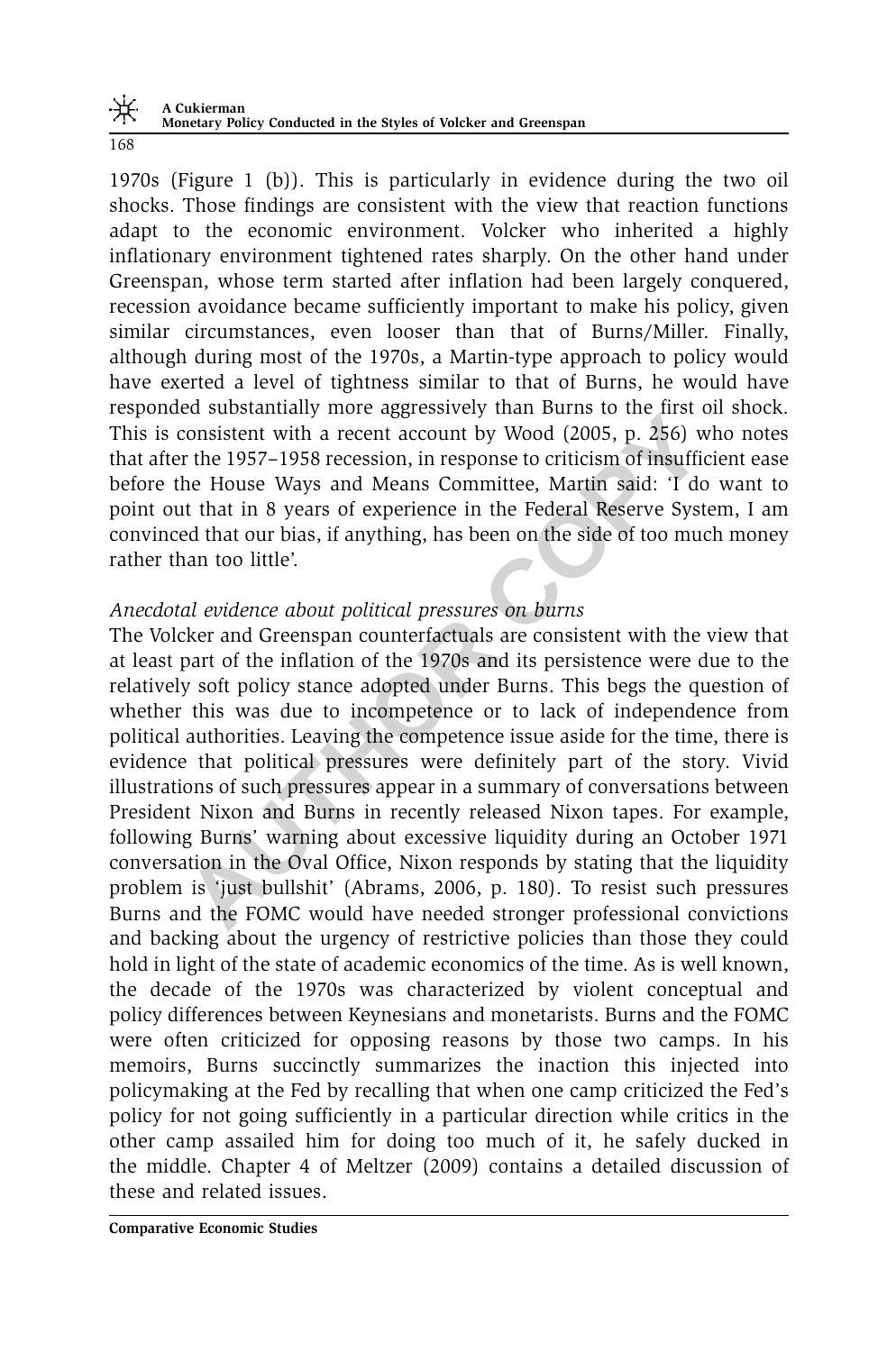| Period                                                                                                                                                                                                   |                    | Estimated coefficients |                     |                     |                  |  |  |  |
|----------------------------------------------------------------------------------------------------------------------------------------------------------------------------------------------------------|--------------------|------------------------|---------------------|---------------------|------------------|--|--|--|
|                                                                                                                                                                                                          | $\hat{\alpha}$     | $\hat{\beta}_1$        | $\hat{\gamma}_1$    | $\hat{\rho}$        | $\overline{R^2}$ |  |  |  |
| Burns/Miller (70:2-79:3)                                                                                                                                                                                 | $3.20*$<br>(1.54)  | $1.40***$<br>(0.26)    | $0.55***$<br>(0.14) | 0.62<br>$0.09***$   | 0.88             |  |  |  |
| Volcker L (79:4-87:3)                                                                                                                                                                                    | 4.56<br>(2.46)     | $1.50***$<br>(0.35)    | 0.18<br>(0.31)      | 0.60<br>$0.13***$   | 0.81             |  |  |  |
| Volcker S (82:4-87:3)                                                                                                                                                                                    | 3.82<br>(2.31)     | 1.17<br>(0.77)         | $-0.10$<br>(0.19)   | 0.62<br>$0.20**$    | 0.77             |  |  |  |
| Greenspan (87:4-95:4)                                                                                                                                                                                    | $3.81**$<br>(1.10) | $1.11***$<br>0.31      | $1.15***$<br>(0.16) | $0.73***$<br>(0.04) | 0.98             |  |  |  |
| <i>Note:</i> Numbers in parentheses indicate standard errors.<br>*indicates significance at the 0.05 level; **indicates significance at the 0.01 level; ***indicates<br>significance at the 0.001 level. |                    |                        |                     |                     |                  |  |  |  |
| Counterfactuals based on real-time data and linear reaction functions                                                                                                                                    |                    |                        |                     |                     |                  |  |  |  |

Table 2: Real-time linear reaction functions: Burns, Volcker and Greenspan

#### Counterfactuals based on real-time data and linear reaction functions

**Hactuals based on real-time data and**<br>**A** earlier Orphanides (2001, 2004) convirced for the 1970s was due to substantial and<br>**AUTE 10** and the pounterfactual exponent on are based on regressions estimate<br>th real-time data As noted earlier Orphanides (2001, 2004) convincingly argues that part of the inflation of the 1970s was due to substantial and persistent overestimation of potential output. Since the counterfactual experiments in the previous subsection are based on regressions estimated with retrospective, rather than with real-time data, it is desirable to reproduce them with real-time data for reasons of robustness. To this end I estimated linear Taylor rules with real-time data from Orphanides (2004) for the Burns/Miller, Volcker (and the first part of) Greenspan periods. $8$  This data includes, to my knowledge, the best existing proxies for the perceptions policymakers held about the outlook for inflation and the output gap when making policy decisions. Estimates of the linear policy reaction functions for each Fed chair with these data are summarized in Table 2. They parallel those presented in Table 1 of Orphanides (2004) for the case of a one period forecast horizon for inflation. But rather than splitting the sample in the second quarter of 1979 as he does, I split it into subperiods by Fed chairs. Since the real-time data is only available from 1966:1 to 1995:4, Greenspan's term is not fully covered and Martin's period is excluded. The Taylor rule for Volcker's period is estimated twice. Once with and once without the first 3 years of his tenure when the Fed was targeting a nominal stock rather than the FFR (Volcker L and Volcker S in Table 2, respectively).

Comparative Economic Studies

<sup>8</sup> Nonlinear reaction function are not shown since the nonlinear least squares (NLLS) used to pinpoint the parameters of the nonlinear version did not yield sufficiently tight estimates.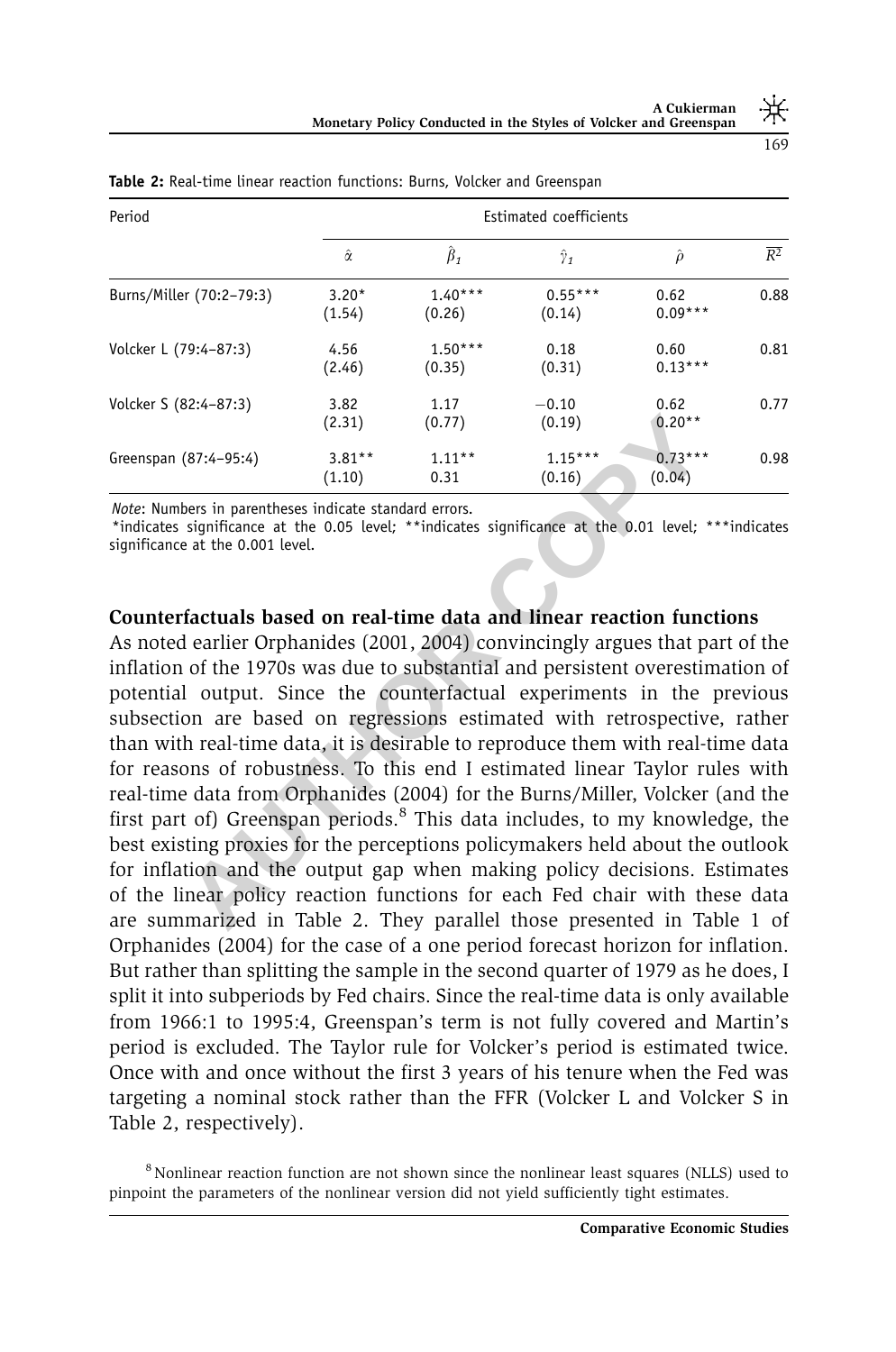Figures 2 (a)–(c) show counterfactual dynamic simulations structured as those in Figures 1 (a)–(c) for the paths of the FFR. As before there are two panels in each figure. The first panel shows the counterfactual path for either Volcker or Greenspan along with the path implied by The Burns/Miller reaction function. The second panel shows the difference between the paths of Volcker's or Greenspan counterfactuals and that of Burns/Miller.

A quick look at the figures confirms that the two main messages of the previous subsection are robust to the use of real time rather than retrospective data. Even with real-time misperceptions, if policy in the 1970s had been conducted in Volcker's style, it would have been tighter than the one implied by Burns/Miller policy rule. And if policy had been conducted in the style followed by Greenspan during his first 8 years as chair, it would have been uniformly looser than the one implied by the Burns/Miller rule. Although this does not rehabilitate the actual policy process during the 1970s, the comparison with Greenspan provides a somewhat less sanguine perspective on the policy errors of the 1970s.

# INFLATIONARY EXPECTATIONS AND THE GREAT INFLATION

Early worker is style, it would nave been ugned than the olie<br>*AMiller policy rule.* And if policy had been conducted in the by Greenspan during his first 8 years as chair, it would hav<br>by looser than the one implied by th Led by its New Keynesian reincarnation, the current theory of monetary policy assigns a central role to inflationary expectations in the propagation of inflation. Although policymakers in the 1970s were not blind to shifting inflationary expectations, some of their policy errors might have been due to insufficient attention to the effects of policy on these expectations. Only after the inflationary experience of the 1970s did policymakers realize the prime role of expectations in the transmission and perpetuation of the inflationary process.<sup>9</sup> In addition, to the extent that they underestimated future inflation, policymakers might have been led to believe that they were setting higher real rates than what turned out to be the case with the benefits of hindsight.

This section takes a look at those issues by using inflation forecasts from the Fed's GB to proxy for real-time inflationary perceptions of policymakers and data on survey expectations from the SPF and the LS to proxy for the public's expectations.10 The first part of this section utilizes the Fed's GB inflation forecasts to evaluate the difference between the real rates that policymakers thought they were setting and the actually realized real rates.

<sup>9</sup> Thus, in a testimony to a Congressional committee Volcker states; 'Anticipations of higher prices themselves help speed the inflationary process ... ' (Volcker 1980, pp. 2-3). This view is currently firmly enshrined in all modern macroeconomic models.

<sup>&</sup>lt;sup>10</sup> The GB forecasts have been used in Orphanides (2004) and the SPF and the LS are maintained by the Philadelphia Fed.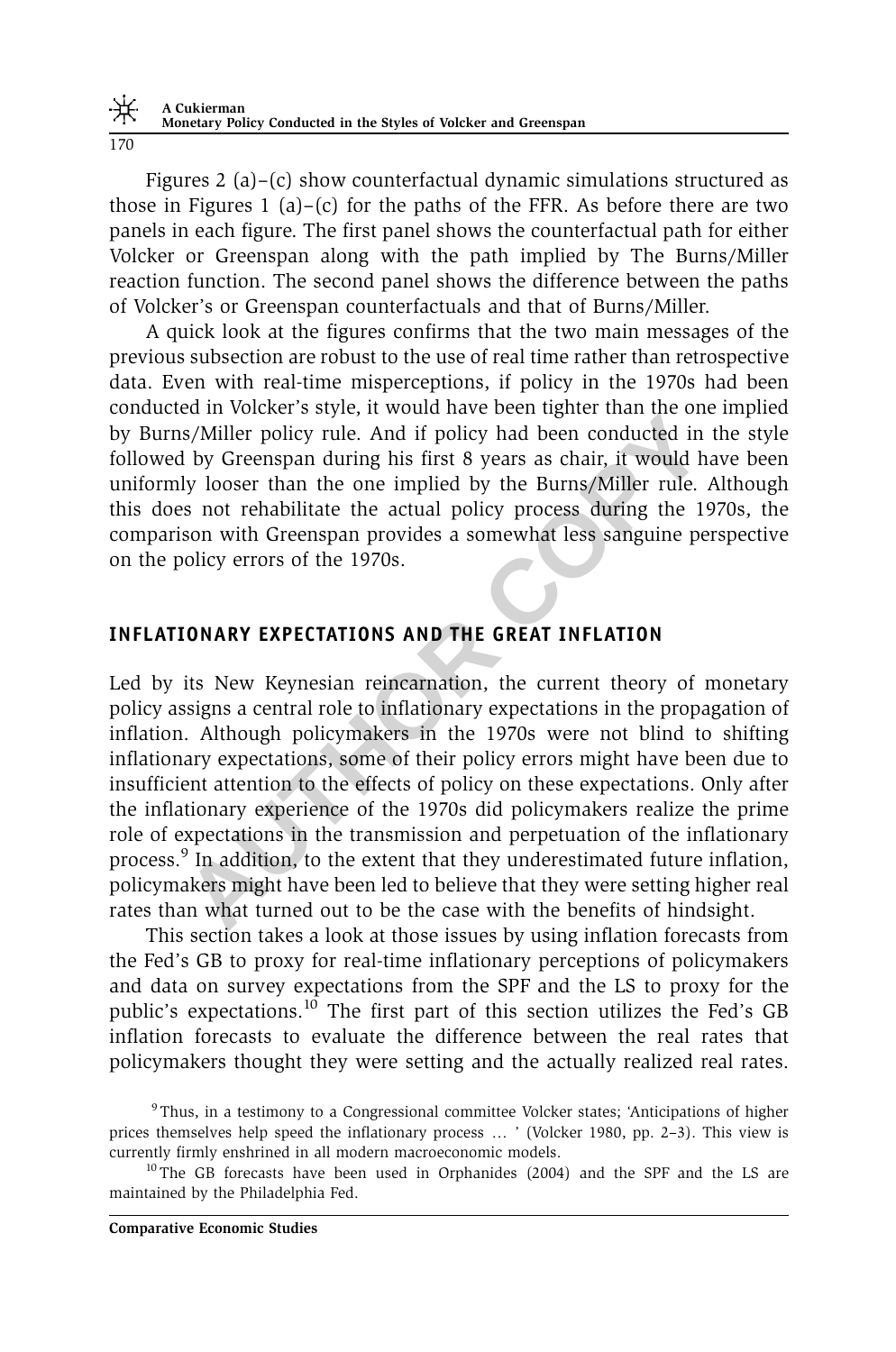



Figure 2: Counterfactual federal funds rates based on real-time data estimates. (a) Counterfactual based on linear Taylor rule estimated with real time data – Volcker (long); (b) Counterfactual based on linear Taylor rule estimated with real time data – Volcker (short); (c) Counterfactual based on linear Taylor rule estimated with real-time data – Greenspan.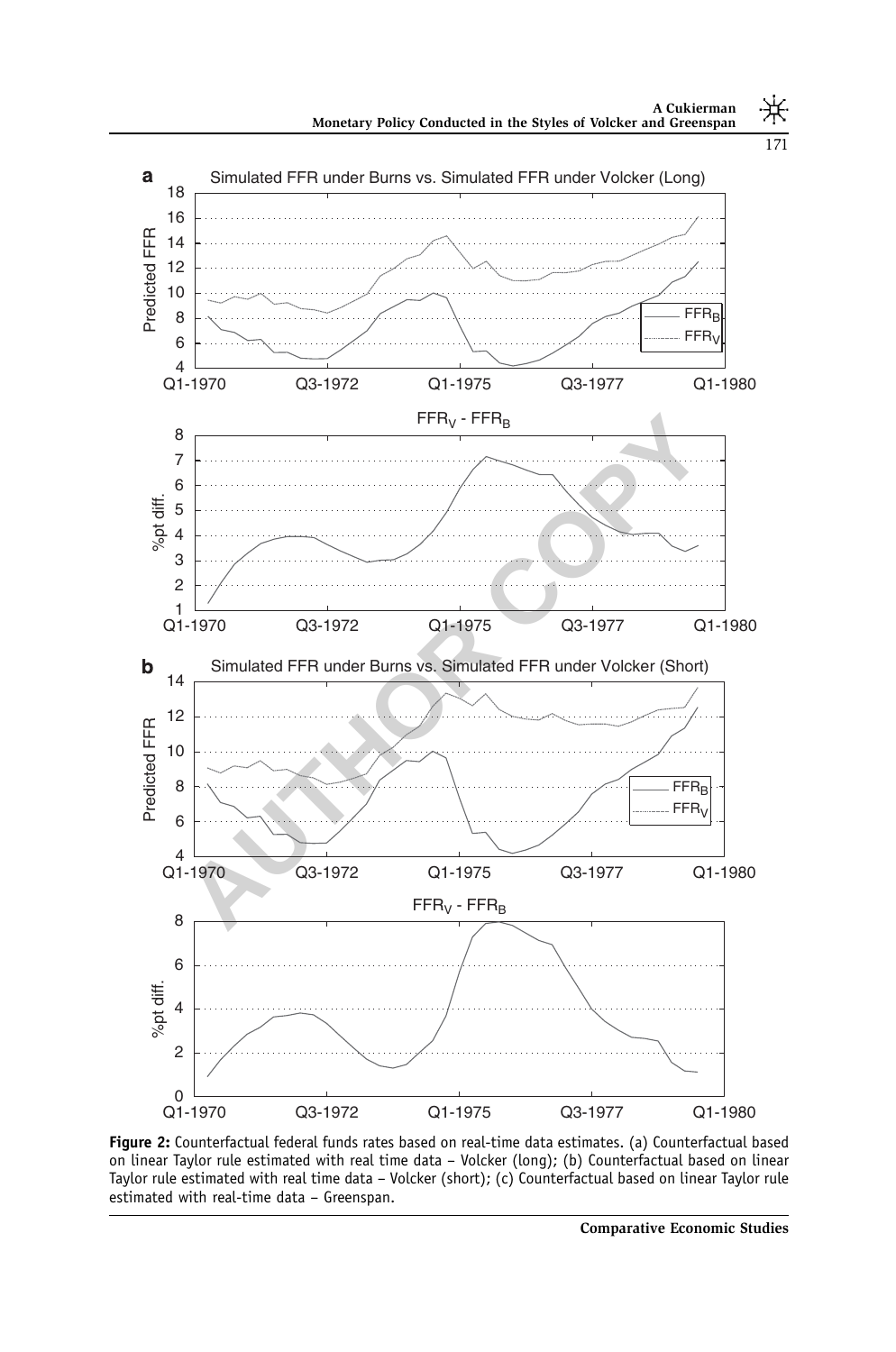

The second part examines the behavior of unexpected inflation under Burns/ Miller, Volcker and the first part of Greenspan's periods and discusses its relation to previous inflationary experiences.

# The impact of inflation uncertainty on the difference between ex ante and ex post indicators of real policy rates

An important cost of inflation is related to the rise in inflation uncertainty associated with a rise in inflation. Within the private sector, this uncertainty leads to arbitrary redistributions of wealth and to deviations between actual and desirable production. It also injects uncertainty into monetary policy choices. Since monetary policy affects the economy through real rates, policymakers must evaluate the real impact of their nominal rate decisions ex ante before they know the realization of inflation. This subsection examines how often the FOMC in the 1970s was led to believe ex ante that its policy actions led to real interest rates that were biased upward in comparison to what these rates turned out to be with the benefit of hindsight. To the extent that, during the 1970s, upward errors in evaluation of real rates were more frequent than errors in the opposite direction part of the inflationary bulge of the time may be traced to overestimation of these real rates. In order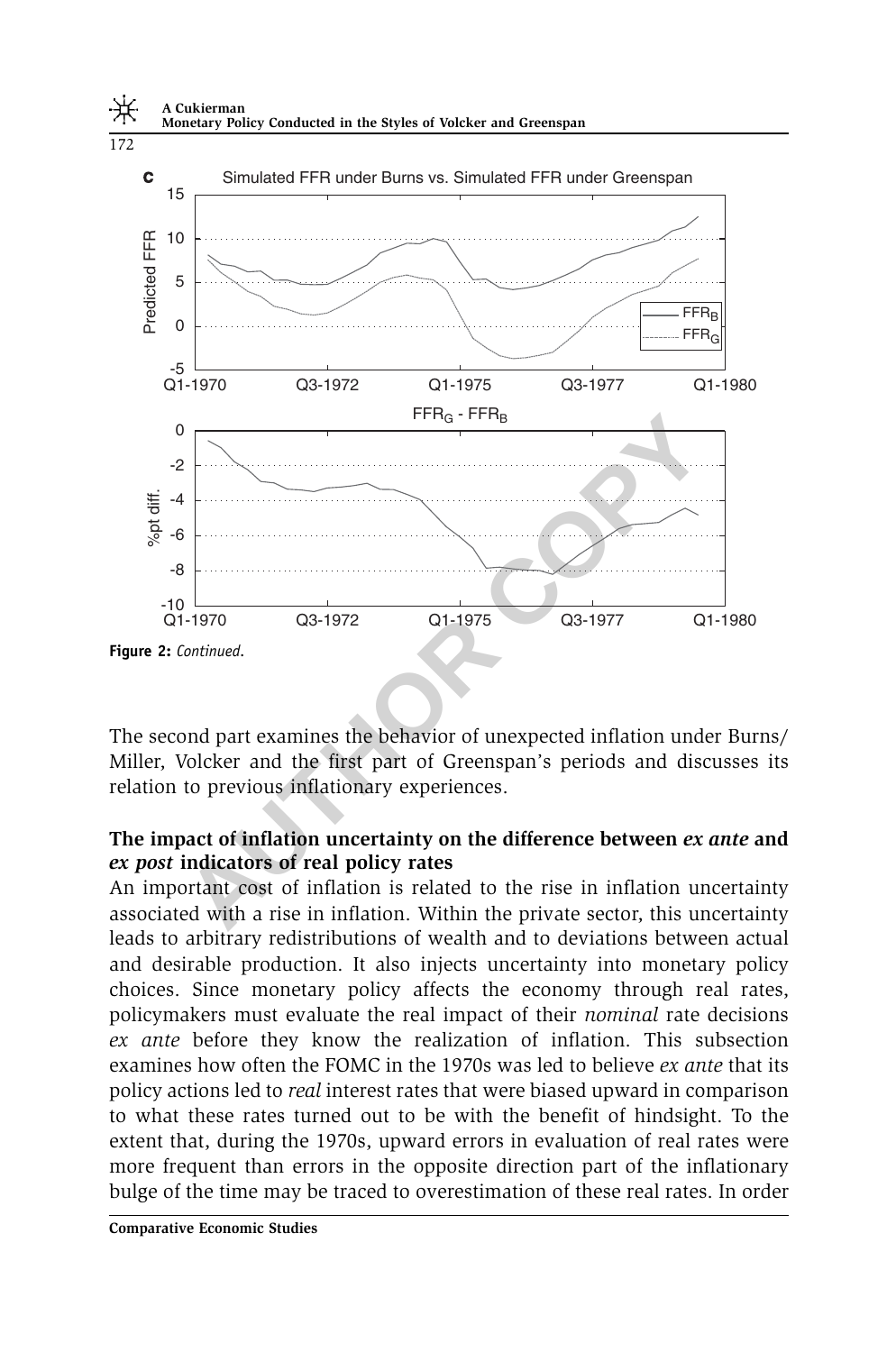to examine whether the magnitude and the direction of the bias change during and after the stabilization of inflation the figures in this subsection cover the entire period between 1967 and 1995.

Two proxies for ex ante real rates as perceived by the FOMC in real time are used. The first is the effective FFR  $(F_t)$  minus the 1-year ahead forecast of GNP inflation from the GB in quarter t  $(\pi_{t,t+1}^{GB})$ .<sup>11</sup> The second is the 1-year treasury bill rate  $(T_t)$  minus the 1-year ahead forecast of GNP inflation from the GB in quarter  $t \left( \pi_{t,t+4}^{GB} \right)$ . The data for  $F_t$ ,  $\pi_{t,t+1}^{GB}$  ,  $\pi_{t,t+4}^{GB}$  is taken from the data set underlying Orphanides (2004) and data for  $T_t$  is from the Federal Reserve Bank of St Louis data set. For future reference it is convenient to define

$$
F_t^r \equiv F_t - \pi_{t,t+1}^{GB}
$$
  
\n
$$
T_t^r \equiv T_t - \pi_{t,t+4}^{GB}
$$
 (2)

Here  $F_t^r$  and  $T_t^r$  are proxies for the *ex ante* real content of the FFR and the ex ante real 1-year treasury bill rate as perceived by the GB forecasters given the information available to them in quarter  $t$ . Let

$$
F_t^{ra} \equiv F_t - \pi_{t,t+1}
$$
  
\n
$$
T_t^{ra} \equiv T_t - \pi_{t,t+4}
$$
\n(3)

 $F_t^r \equiv F_t - \pi_{t,t+1}^{GB}$ <br>  $T_t^r \equiv T_t - \pi_{t,t+1}^{GB}$ <br>  $T_t^r \equiv T_t - \pi_{t,t+4}^{GB}$ <br>  $F_t^r$  and  $T_t^r$  are proxies for the *ex ante* real content of the FFR and 1-year treasury bill rate as perceived by the GB forecaster<br>
mation avail be the *ex post* realizations of  $F_t^r$  and of  $T_t^r$  Here  $\pi_{t,t+j}$  denotes actual inflation measured by the rate of change in the GNP implicit price deflator between quarter t and quarter  $t+1$ . The difference  $F_t^{ra} - F_t^r$  is a proxy for the extent to which GB forecasts of the real content of the FFR exceeded its realized value. Similarly,  $T_t^r - T_t^{ra}$  is a measure of the extent to which GB forecasts of 1-year treasury bill rates exceeded the actually realized value of those rates. Figures 3 (a)–(b) show the paths of those two differences between 1967 and 1995.

Figure 3 (a) suggests that policymakers' perceptions of the real-time tightness of monetary policy over the upcoming quarter were generally biased upward. During most of the period under consideration, the bias was bounded from above by half a percent tending towards this bound from below in the early 1970s. This bound was exceeded twice during the period. Once after the first oil shock, when the bias rose to 1% and during the

 $11$ The headline implicit deflator during the 1970s was based on GNP rather than on GDP measures of aggregate productive activity.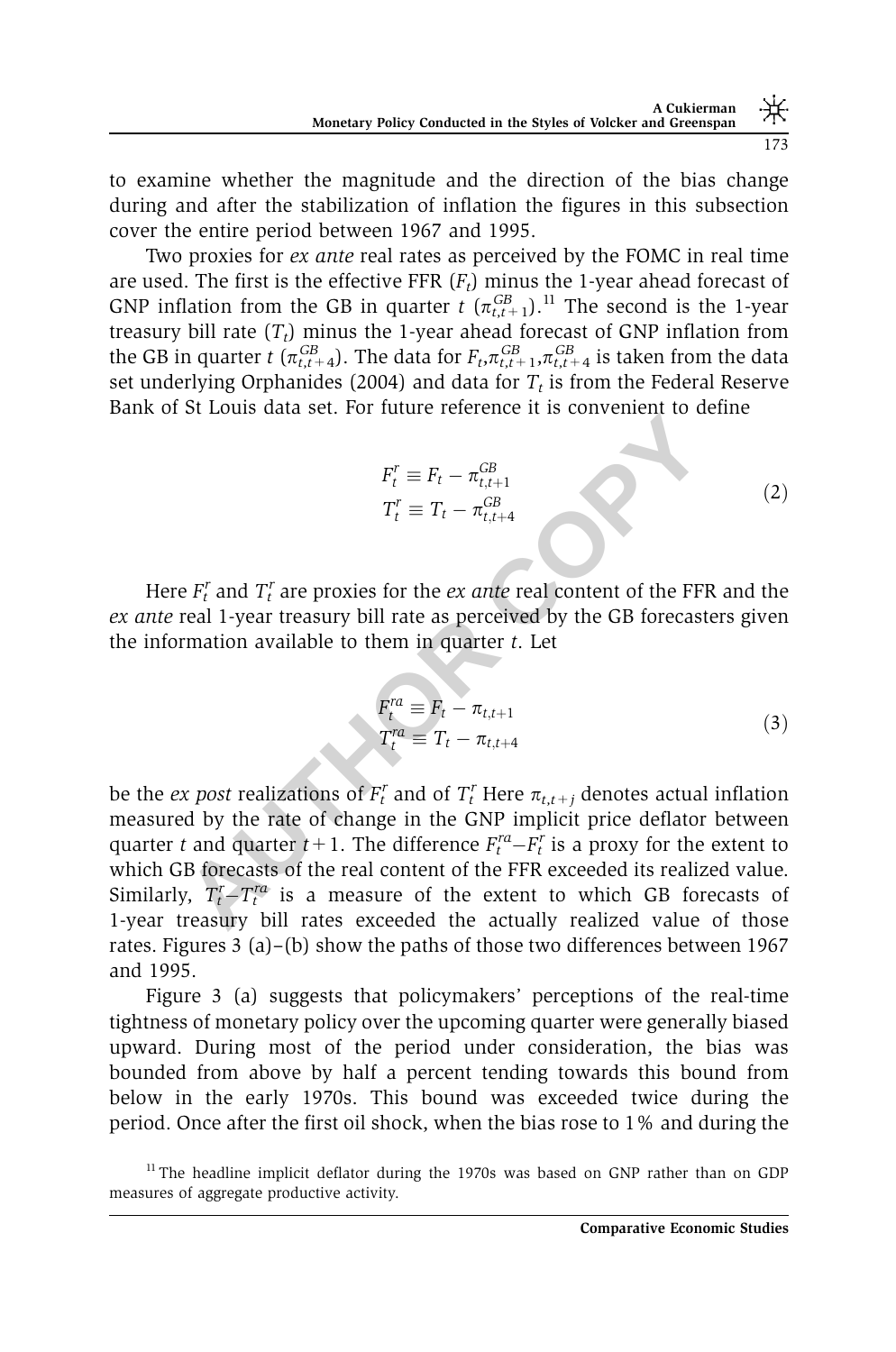

Figure 3: Differences between ex ante and ex post real interest rates. (a) Difference between the ex ante and ex post real contents of the federal funds rate, %; (b) Difference between ex ante and ex post real 1-year treasury bill rates, %.

early phase of Volcker's disinflation when it climbed to an all time maximum of 2%.

It is widely believed that the impact of monetary policy on the real economy is transmitted mainly through the effects it has on longer-term rates.12 Figure 3 (b) examines whether similar differences arise between ex ante and ex post real 1-year treasury rates. Over the entire period between

<sup>&</sup>lt;sup>12</sup> For the 1-year treasury bill rate this belief is backed by the finding that the correlation between  $F_t$  and  $T_t$  over the sample period is 0.967. The corresponding correlation between the ex post real counterparts of  $F_t$  and of  $T_t$  is 0.925.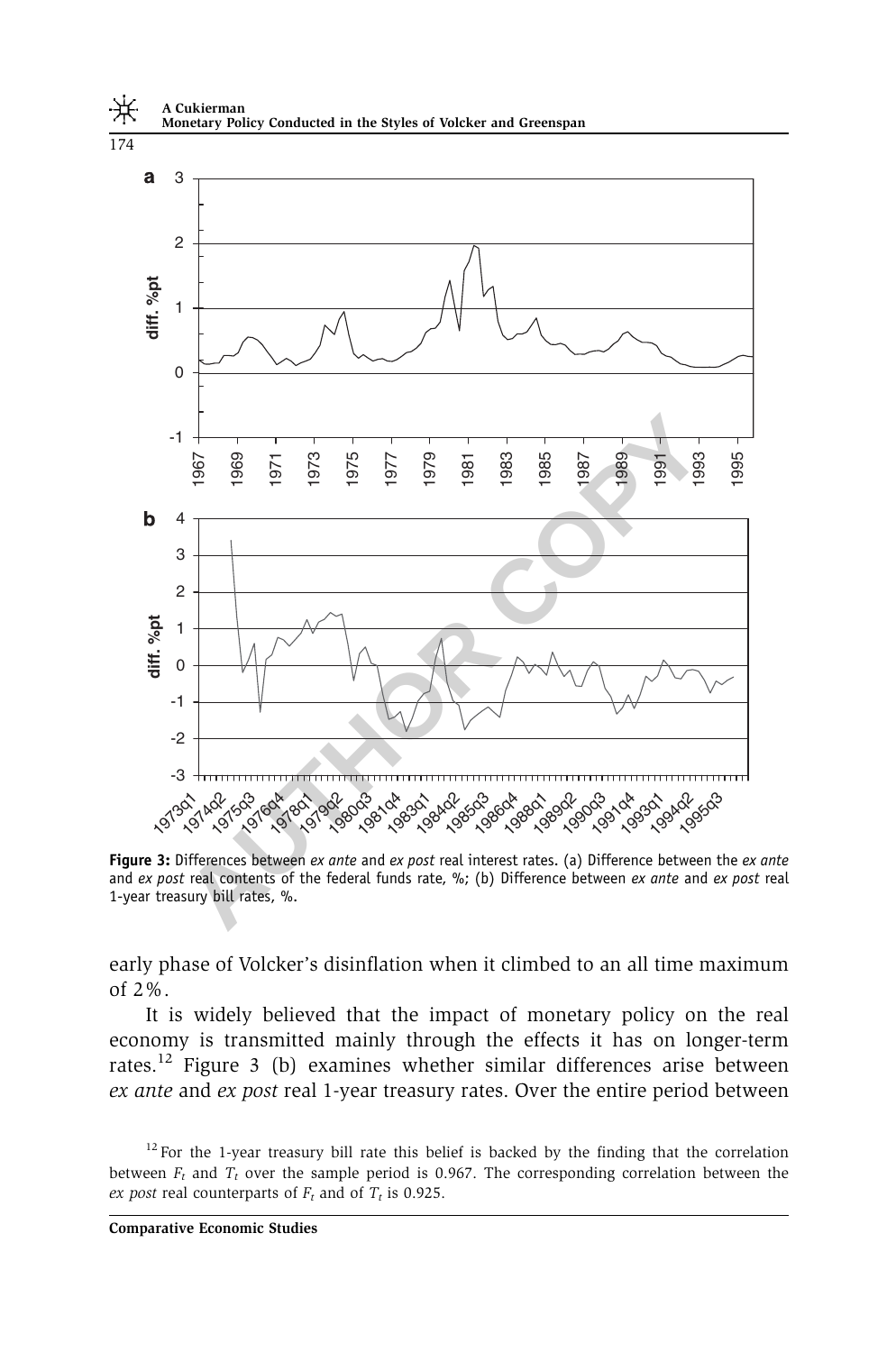1973 and 1995, Figure 3 (b) suggests that over and under predictions of tightness balance each other out rather well. Interestingly, the distribution of over and under predictions is strongly serially correlated. In particular, most of the 1970s are characterized by over predictions of the real treasury rate, while the first 3 years of Volcker's tenure are characterized by under predictions. Another striking feature is that the standard deviation of the forecast error of  $T_t^r - T_t^{ra}$  is substantially lower under Greenspan's tenure than before. It is 1.062 before 87:3 and only 0.392 during the first 9 years of Greenspan Chairmanship.<sup>13</sup> As discussed later, this is one of the long-term benefits of Volcker's disinflation. In particular, the nominal stability inherited by Greenspan led policymakers at the Fed to more accurate evaluations of the stance of monetary policy.

# A direct look at the behavior of unexpected inflation during the great inflation and its aftermath

or vocker's ustimation. In particular, the hominal stability in<br>span led policymakers at the Fed to more accurate evaluations<br>f monetary policy.<br>**Autok** at the behavior of unexpected inflation during the given<br>and its afte This subsection provides evidence on inflation forecast errors during the great inflation and its aftermath. Data on inflationary expectations or forecasts are obtained from three different sources: the SPF, the LS and the Fed's GB forecasts. The first two surveys are currently maintained by the Federal Reserve Bank of Philadelphia and are aimed at capturing the expectations of individuals in the financial and business community. The GB forecasts come from the data set underlying Orphanides (2004) and reflect the real-time forecasts of the staff of the Federal Reserve. The time periods covered differ across surveys. All three sources provide forecasts for a 1-year ahead forecast horizon, as well as for other horizons. The SPF and GB series provide forecasts for the GDP (or prior to the early 1990s) GNP deflator and the LS provides forecasts of CPI inflation.

Figures 4 (a)–(c) show the paths of the 1-year ahead inflation forecast errors implied by data from the SPF, the LS and the GB, respectively. The main conclusions from the figures are: First, except for a relatively short-time interval during the mid-1970s, the magnitude of inflation was systematically underestimated by both policymakers and the public. Second, during Volcker's disinflation forecast errors tend to be negative. This is particularly in evidence for private forecasts and to a lesser extent for the GB forecasts. Third, inflation uncertainty as characterized by the standard deviation of forecast errors is substantially lower since the start of Greenspan chairmanship than during the great inflation and its stabilization. For example, the standard deviation of the 1-year ahead forecast error of GB forecasts goes

<sup>&</sup>lt;sup>13</sup> Greenspan's period is cut in the middle since the data on the 1-year ahead GB inflation forecasts ends in 95:4.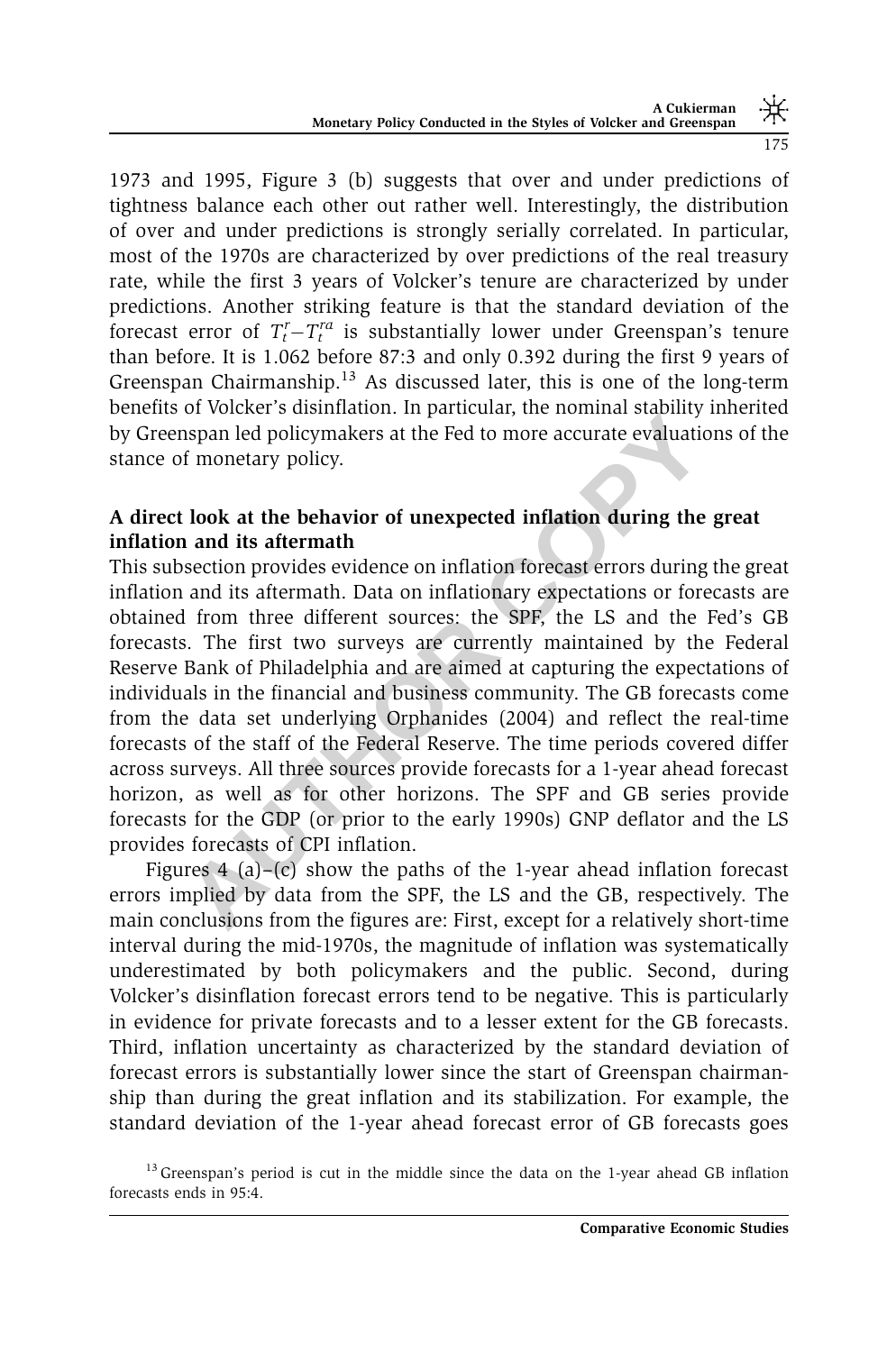



Figure 4: Actual minus forecasted inflation.

down from 1.371 prior to 1987:4 to 0.575 thereafter. Those findings are robust across different forecast sources, as well as across forecast horizons.

# CONCLUDING REFLECTIONS

Two main findings of the paper are:

- 1. if monetary policy during the 1970s had been conducted in Volcker's style, it would have been more restrictive than under Burns/Miller;
- 2. if monetary policy during this period had been conducted in Greenspan's style, it would have been less restrictive than under Burns/Miller.

Comparative Economic Studies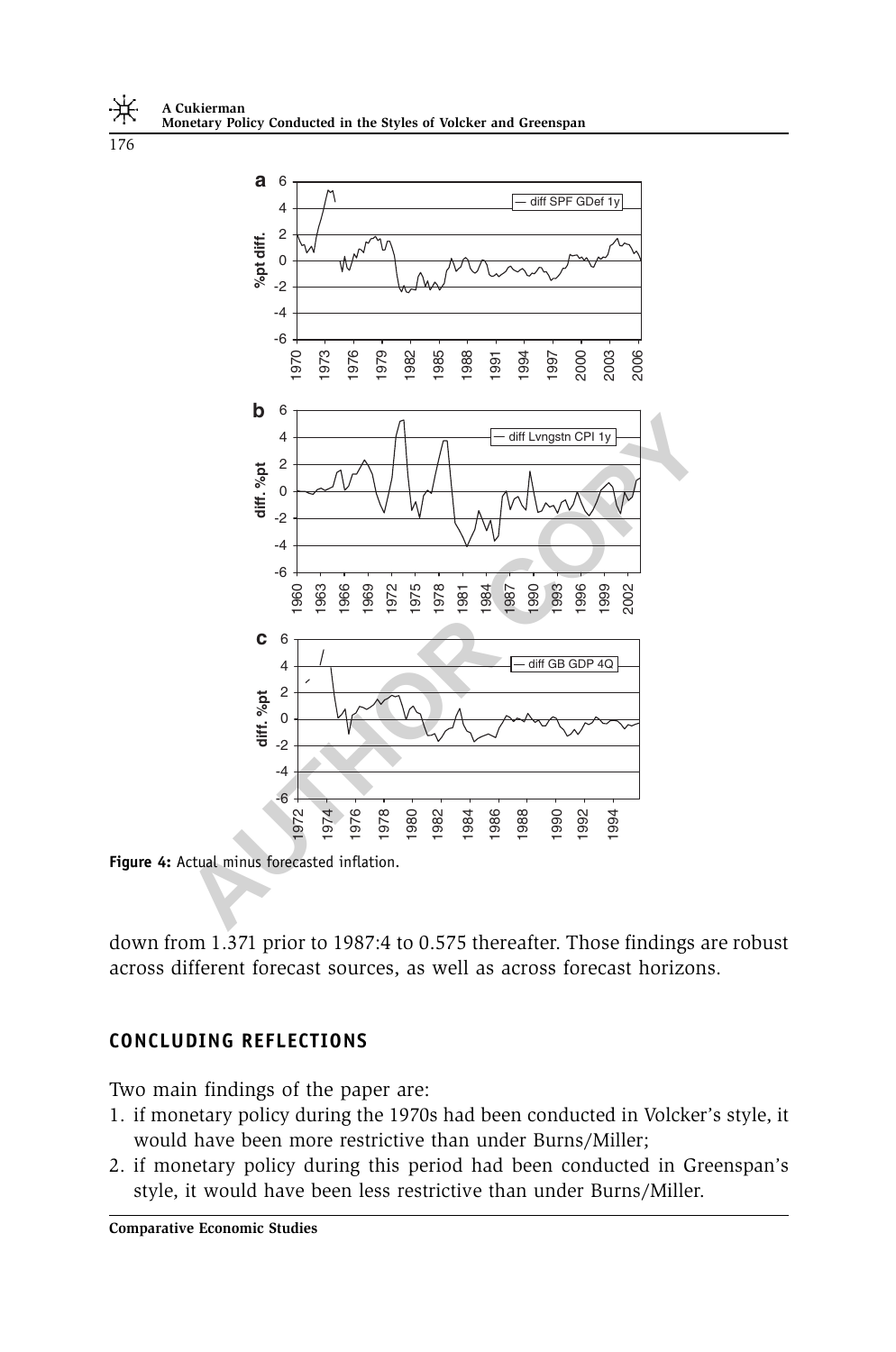Should we conclude from these findings that if either Paul Volcker or Alan Greenspan had been appointed as chairs of the Fed at the beginning of the 1970s and had faced the same external circumstances as Burns did, they would necessarily stick to their respective policy rules? I believe not. A more plausible hypothesis is that the policy rules of both Volcker and Greenspan arose as endogenous reactions to the main problem monetary policy had to tackle when they were appointed. Volcker was appointed when inflation came to be considered the number one economic problem of the day. So he developed a rather conservative rule of conduct. Greenspan, on the other hand, came into office after inflation had been largely stabilized under Volcker. He could therefore deploy more policy effort to the employment objective in the Fed's dual policy mandate.

Ect. Oreenspar, on the other hand, came hito orite and the prote and the<br>and largely stabilized under Volcker. He could therefore<br>blicy effort to the employment objective in the Fed's dual<br>e.<br>broader conjecture is that pol The broader conjecture is that policy rules, and possibly also the type of individual appointed to chair the Federal Reserve, adapt so as to respond to the main economic problem of the day. Clearly, the counterfactual experiments in the paper are not designed to provide direct evidence for or against this hypothesis. However, by showing that Greenspan's rule (which evolved after price stability was reestablished) was more expansionary than that of Burns and that Volcker's rule (which was designed in the midst of high inflation) was more restrictive than that of Burns, the experiments discussed here are consistent with the view that policy rules adapt to deal with the main issue of the day. Direct investigation of this hypothesis is left for future research.

A third finding is that inflation uncertainty was substantially lower under Greenspan than under either Burns/Miller or Volcker. This finding might appear surprising at first blush. However, when one recognizes that the process of rebuilding credibility after high inflation has taken hold is normally clouded with uncertainties, a slow rather than a quick decline in inflation uncertainty is to be expected. For the same reason, the major reduction in inflation uncertainty between Volcker's and Greenspan's terms is largely attributable to the policies deployed under the former. Greenspan's contribution was that he did not spoil the hard earned stability from the Volcker regime and utilized it to devote more of the policy effort to the stabilization of real economic activity without endangering price stability. However, with the benefit of hindsight, it is now apparent (April 2010) that Greenspan's low interest rate policy during the beginning of the twenty-first century contributed to the buildup of the subprime bubble and the ensuing global financial crisis. In conjunction with the expansionary fiscal reaction to the crisis and the associated increase in public debt this may revive inflation in the longer run.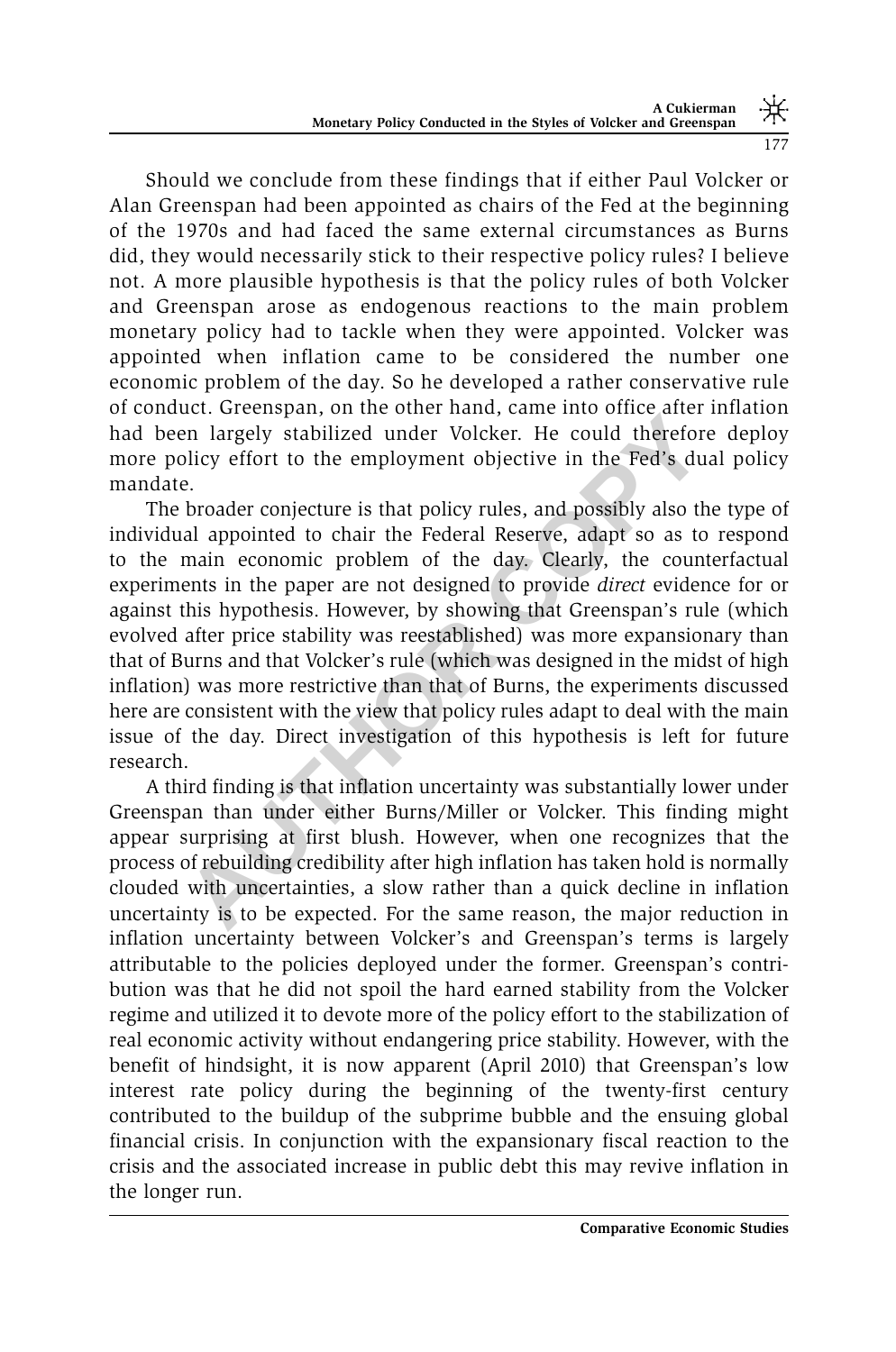Meltzer (2005) argues that a major reason for the emergence of the great inflation in the early 1970s was Burns' inability to stand up to political pressures. On the other hand Romer and Romer (2004), Sargent (1999) and others argue that the main reason is that, during the 1970s, the Fed believed in faulty models of the economy. My feeling is that there were strong interactions between those two explanations under Burns tenure. In particular, Burns ability to resist political pressures would, most likely, have been much enhanced had there been a consensus about the right model of the economy and the consequent policy recommendations within the economic profession. Unfortunately for him and for his ability to resist political pressures this was not the case. Although a broad consensus emerged later, the decade of the 1970s was characterized by strong policy disagreements between monetarists and Keynesians. Burns alludes to the impact of this controversy in his memoirs by recalling that when monetarists criticized the Fed's policy for not sufficiently deploying policy in one direction while Keynesians assailed him for going too much in that direction, he would safely duck in the middle.

From the and the case. Although a broad consensus emerges in the was not the case. Although a broad consensus emerge de of the 1970s was characterized by strong policy disagre monetarists and Keynesians. Burns alludes to t The finding that the Fed's staff underestimated inflation quite often during the 1970s makes it likely that Burn's FOMC did not sufficiently appreciate the importance of inflationary expectations in the propagation of inflation. It is also likely that they were not sufficiently aware of the fact (observed during other high inflation episodes) that the speed of adjustment of nominal prices and wages goes up when a higher rate of inflation becomes sufficiently persistent. The potential quantitative impact of this factor is investigated in Cukierman (2008).

# Acknowledgements

I thank Dan Zeltzer for extremely efficient research assistance and Athanasios Orphanides and John Williams for sharing some of their real-time data with me. I also benefited from the reactions of two anonymous referees and of Paul Wachtel on previous versions.

# **REFERENCES**

- Abrams, B. 2006: How Richard Nixon pressured Arthur Burns: Evidence from the Nixon Tapes. Journal of Economic Perspectives 20(4): 177–188.
- Clarida, R, Galí, J and Gertler, M. 1999: The science of monetary policy: A new Keynesian perspective. Journal of Economic Literature 37(December): 1661–1707.
- Clarida, R, Galí, J and Gertler, M. 2000: Monetary policy rules and macroeconomic stability: Evidence and some theory. Quarterly Journal of Economics 113(February): 147–180.
- Craine, R, Havenner, A and Berry, J. 1978: Fixed rules vs. activism in the conduct of monetary policy. The American Economic Review 68(5): 769–783.